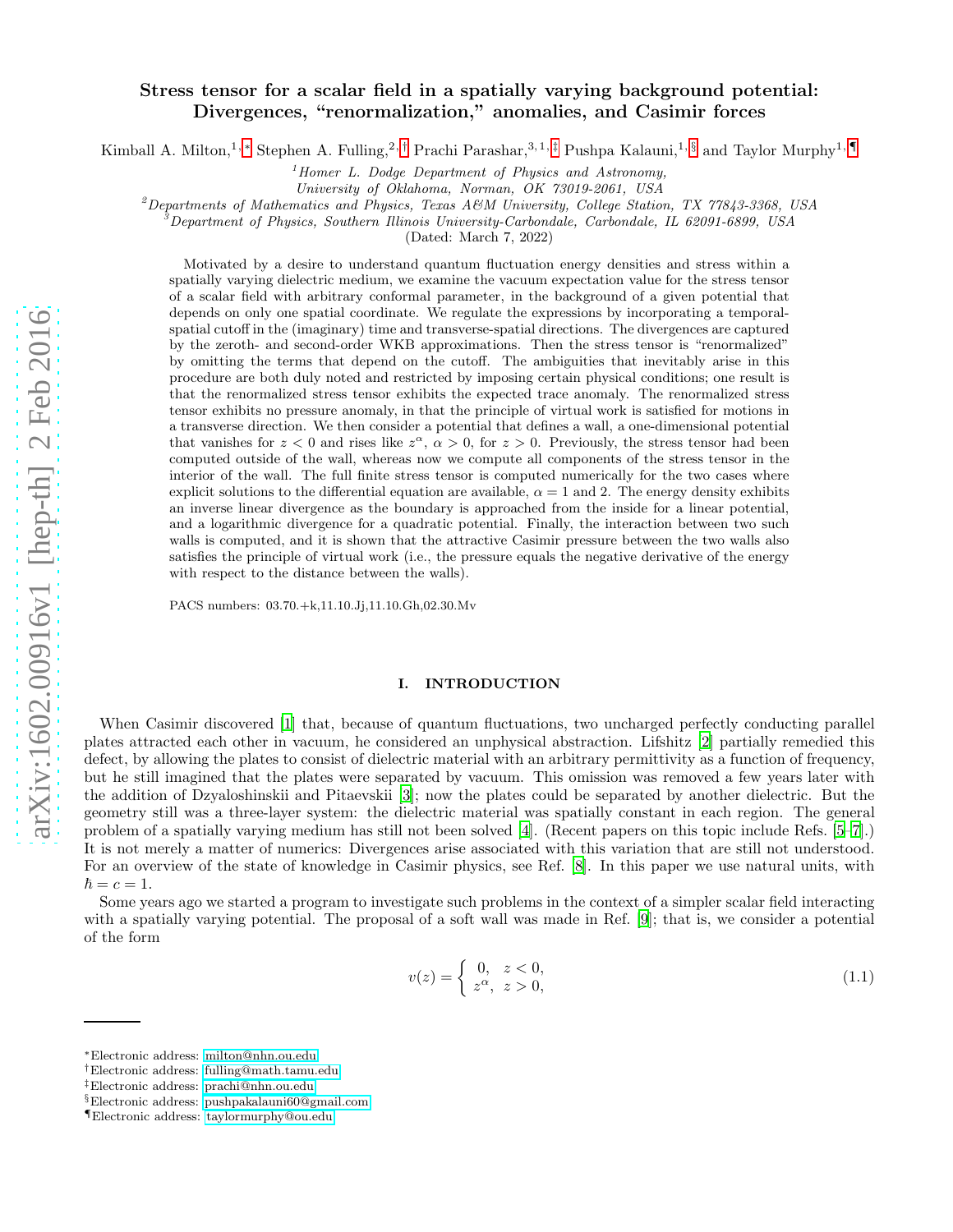with  $\alpha > 0$ , the coupling constant being absorbed into the definition of z [\[9\]](#page-18-7). This potential interacts with a massless scalar field  $\phi$  governed by the Lagrangian

$$
\mathcal{L} = -\frac{1}{2}\partial_{\mu}\phi\partial^{\mu}\phi - \frac{v}{2}\phi^{2}.
$$
\n(1.2)

The corresponding stress-energy tensor in flat Minkowski space with  $g^{\mu\nu} = \text{diag}(-1, 1, 1, 1)$  is

<span id="page-1-1"></span>
$$
T^{\mu\nu} = \partial^{\mu}\phi\partial^{\nu}\phi - \frac{1}{2}g^{\mu\nu}\left(\partial_{\lambda}\phi\partial^{\lambda}\phi + v\phi^{2}\right) - \xi\left(\partial^{\mu}\partial^{\nu} - g^{\mu\nu}\partial^{2}\right)\phi^{2}.
$$
 (1.3)

Here, we have included the arbitrary conformal term, with the conformal parameter  $\xi$ . The value  $\xi = 1/6$  is the one that makes conformal symmetry manifest, and softens many divergences in scalar quantum field theory.

In Ref. [\[10\]](#page-18-8) we computed the energy density for this model, mostly in the vacuum region below the wall. Once the bulk energy density, which makes no reference to the potential at all, is subtracted, the energy density is finite outside the wall. We showed that the energy density diverges as the boundary is approached from below,

<span id="page-1-2"></span>
$$
z \to 0^-
$$
:  $u(z) \sim \frac{1 - 6\xi}{96\pi^2} \frac{1}{z},$  (1.4)

for a linear wall, much softer than the  $1/z<sup>4</sup>$  divergence seen for a Dirichlet wall. For a quadratic wall, the surface divergence is logarithmic,

<span id="page-1-3"></span>
$$
z \to 0^-
$$
:  $u(z) \sim -\frac{1-6\xi}{48\pi^2} \Gamma(0,2|z|).$  (1.5)

For larger values of  $\alpha$  there is no surface divergence at all.

We also analyzed the divergence structure within the walls, where using second-order WKB analysis we showed with a temporal cutoff  $\tau$  that the energy density had the following dependence:

<span id="page-1-0"></span>
$$
u(z) \sim \frac{3}{2\pi^2} \frac{1}{\tau^4} - \frac{1}{8\pi^2} \frac{v(z)}{\tau^2} + \frac{1}{32\pi^2} \left[ v(z)^2 + \frac{2}{3} (1 - 6\xi) \frac{\partial^2}{\partial z^2} v(z) \right] \ln \tau.
$$
 (1.6)

The first term is the divergent bulk energy density, independent of the potential. The lower-order divergences involve the potential.

The first steps in extending this work have been given in Ref. [\[11\]](#page-18-9). There, general formulas are given for all components of the stress tensor, and a strategy for extending the computational ability to general  $\alpha$  is sketched. Here we tackle the general problem within the wall, but with detailed numerical results restricted to the explicitly solvable cases  $\alpha = 1, 2$ .

In Sec. [II](#page-2-0) we state the general Green's function formulation of the problem, and discuss the point-splitting regulation scheme used to define the vacuum expectation value of the square of the field. We then give formulas for constructing the vacuum expectation value of the stress tensor. In Sec. [III](#page-3-0) we identify the divergences occurring in the vacuum expectation value of the stress tensor, based on the second-order WKB approximation. In Sec. [IV](#page-4-0) we give the classically expected trace and divergence equations satisfied by the stress tensor. Since the WKB solutions found in Sec. [III](#page-3-0) are only approximate, the divergence, or conservation, identity is only approximately satisfied in any order of WKB approximation, although the trace identity is automatically satisfied for any g.

The divergences found in Sec. [III](#page-3-0) are systematically discarded in Sec. [V.](#page-5-0) As in the curved-space analogue, at least some of these divergences correspond to terms in the original Lagrangian [\[9,](#page-18-7) [12](#page-18-10), [13\]](#page-18-11), so we shall refer to this process as "renormalization." There are logarithmically divergent terms; these transform into finite terms depending logarithmically on the potential with an arbitrary mass scale. The process of renormalizing the stress tensor involves two further steps: the vacuum expectation value of the scalar field is shifted by an amount proportional to the square of the cutoff parameter  $\delta$ ; and the stress tensor is modified by the addition of a term proportional to the second heatkernel coefficient, so that it does not possess a conservation anomaly. As a consequence, the stress tensor acquires a trace anomaly. In this procedure we follow Wald [\[14\]](#page-18-12). The resulting renormalized stress tensor is now diagonal and satisfies the principle of virtual work, displaying no pressure anomaly.

The considerations in Secs. [II](#page-2-0)[-V](#page-5-0) are more general than the steeply rising potential considered in the rest of the paper. They apply to (at least) any positive Klein-Gordon potential that depends on only one Cartesian coordinate.

We then go on in Secs. [VI](#page-7-0) and [VII](#page-9-0) to discuss the energy density in the interior region for the linear and the quadratic potentials, respectively. We compute the finite remainders numerically, and show that they have the expected divergences as the boundary  $z = 0$  is approached from above, the same as those found outside (further discussion in Appendix [B\)](#page-15-0). The behavior of  $\langle T_{zz} \rangle$ , which does not exhibit any surface divergence, is discussed in Sec. [VIII.](#page-10-0)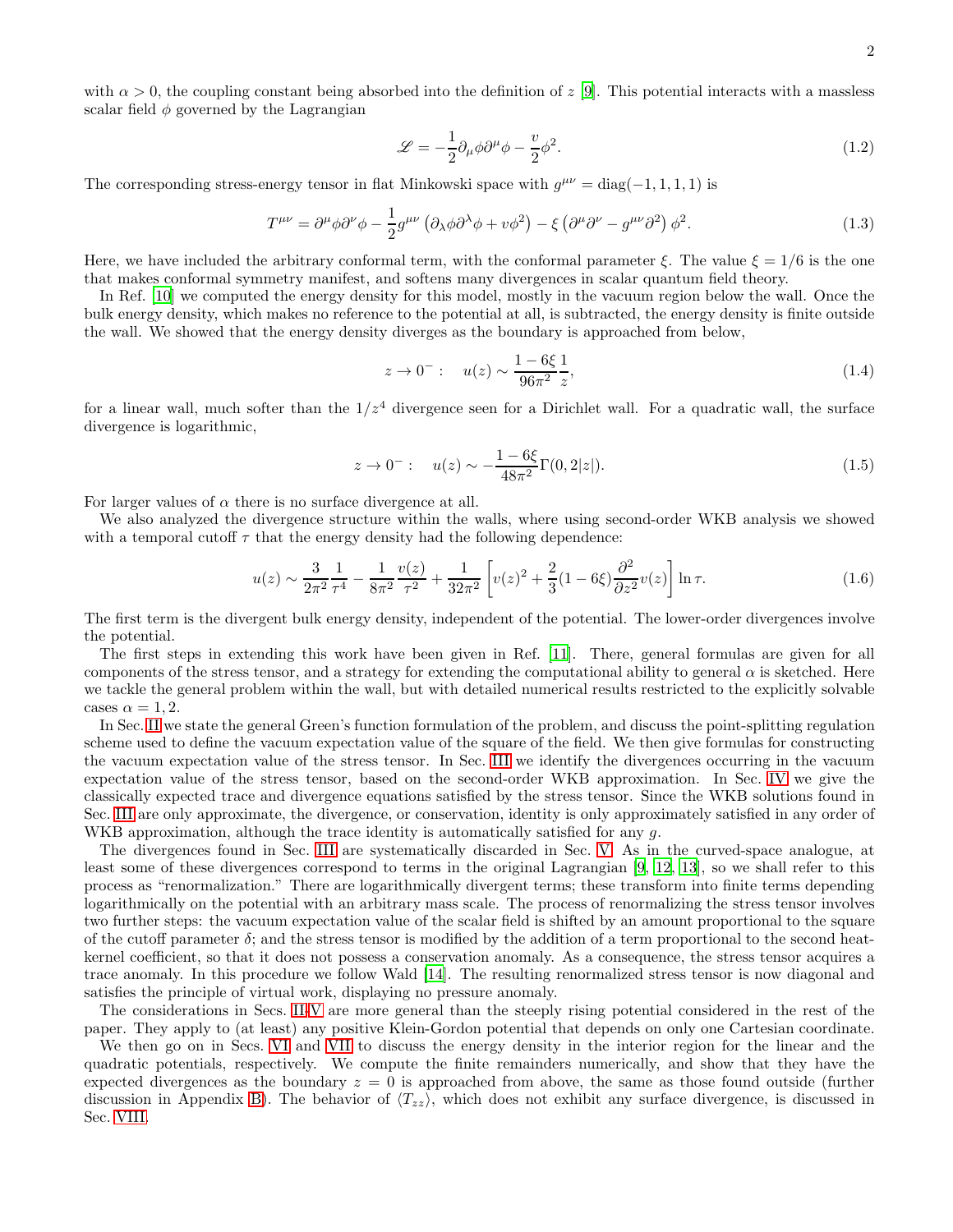In the final section [IX](#page-11-0) we consider two such walls, with arbitrary, mirrored, potentials. The Lifshitz formula is easily obtained for the force between the walls, which is shown, for arbitrary potential, to be equally well derivable from the total energy obtained by integrating the energy over the regions between as well as inside the potentials. Thus, as expected, the principle of virtual work is once again satisfied.

The Conclusion discusses further directions this work will pursue. It is followed by two appendices, one on the WKB approximation and the second on the derivation of the "surface divergences."

## <span id="page-2-0"></span>II. GREEN'S FUNCTION AND CONSTRUCTION OF STRESS TENSOR

We will compute in this paper the vacuum expectation value of the stress tensor obtained from the Green's function, which for this  $(2 + 1)$  dimensional spatial geometry has the form

$$
G(x, x') = \int \frac{d\omega}{2\pi} \frac{(d\mathbf{k}_{\perp})}{(2\pi)^3} e^{-i\omega(t - t')} e^{i\mathbf{k}_{\perp} \cdot (\mathbf{r} - \mathbf{r}')_{\perp}} g(z, z'; \omega, \mathbf{k}_{\perp}),
$$
\n(2.1)

which satisfies the differential equation

$$
\left(\frac{\partial^2}{\partial t^2} - \nabla^2 + v\right) G(x, x') = \delta(x - x'),\tag{2.2}
$$

where  $x^{\mu}$  is a four-vector, and so the delta-function is a four-dimensional one. The time-ordered product of fields is the quantum correspondent of this Green's function,

<span id="page-2-1"></span>
$$
\langle \mathcal{T}\phi(x)\phi(x')\rangle = \frac{1}{i}G(x,x').\tag{2.3}
$$

It is more than convenient to perform a Euclidean transformation (more than a Wick rotation)

$$
\omega \to i\zeta, \quad (t - t') \to i(\tau - \tau'), \tag{2.4}
$$

which is permitted because the Green's function has no singularities in the first and third quadrants. Then the reduced Green's function becomes a function of  $\kappa = \sqrt{\zeta^2 + k^2}$ ,  $k = |\mathbf{k}_{\perp}|$ :

$$
g(z, z'; \omega, \mathbf{k}_{\perp}) \to g(z, z'; \kappa). \tag{2.5}
$$

The reduced Green's function then satisfies

$$
\left(-\frac{\partial^2}{\partial z^2} + \kappa^2 + v(z)\right)g(z, z') = \delta(z - z').\tag{2.6}
$$

In general, there is no closed form solution to the homogeneous version of this equation; therefore in the next section, we give the leading and next-to-leading WKB approximations to the solutions of this equation (which capture the asymptotic behavior in any case), and compute the corresponding stress tensor components, obtained by applying a differential operator to Eq. [\(2.3\)](#page-2-1). These are divergent, so we regulate them by point-splitting in time and transverse space:

$$
\tau - \tau' \to \tau \to 0, \quad (\mathbf{r} - \mathbf{r}') \perp \to \boldsymbol{\rho} \to 0. \tag{2.7}
$$

Everything is expressed in terms of scalar integrals involving  $\delta$  [\[11\]](#page-18-9),

$$
\delta = \sqrt{\tau^2 + \rho^2}.\tag{2.8}
$$

In particular, the vacuum expectation value of  $\phi^2$  is given by

<span id="page-2-2"></span>
$$
\langle \phi^2(x) \rangle = \frac{1}{i} \int \frac{d\omega}{2\pi} \frac{(d\mathbf{k}_\perp)}{(2\pi)^2} e^{i\mathbf{k} \cdot \mathbf{\delta}} g(z, z; \omega, k) = \frac{1}{2\pi^2} \int_0^\infty d\kappa \,\kappa^2 g(z, z; \kappa) \frac{\sin \kappa \delta}{\kappa \delta} \equiv I[g(z)].\tag{2.9}
$$

Here,  $q(z) = q(z, z)$ .

The general expression for the reduced Green's function can be taken to be

<span id="page-2-3"></span>
$$
g(z, z') = \frac{1}{w} F(z_{>} ) G(z_{<}) - \frac{1}{w} F(z) F(z' ) \frac{G(0) - G'(0)/\kappa}{F(0) - F'(0)/\kappa},
$$
\n(2.10)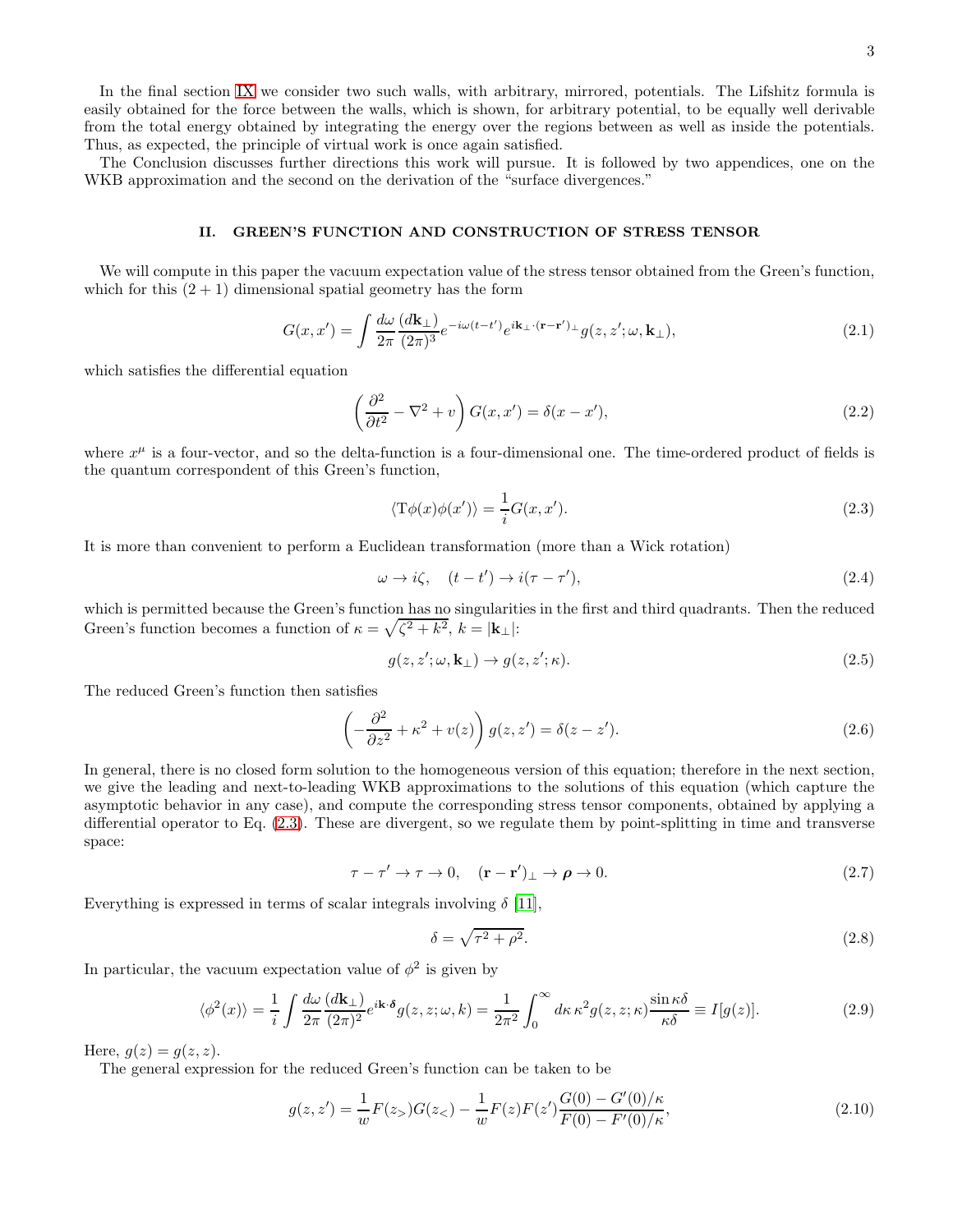where  $F$  is a solution of the homogeneous equation,

<span id="page-3-7"></span>
$$
\left(-\frac{\partial^2}{\partial z^2} + \kappa^2 + v(z)\right) \left\{\begin{array}{c} F \\ G \end{array}\right\} = 0,
$$
\n(2.11)

that decays at positive infinity, and  $w$  is the Wronskian with a second independent solution  $G$ ,

<span id="page-3-8"></span>
$$
w = F(z)G'(z) - G(z)F'(z),
$$
\n(2.12)

which is independent of z. It is important to note that adding an arbitrary multiple of  $F$  to  $G$  does not change the Green's function.

All components of the stress tensor can be computed from the Green's function, more particularly in terms of the regulated vacuum expectation value of  $\phi^2$  [\(2.9\)](#page-2-2). For example, the energy density is given by [\[11](#page-18-9)] ( $\beta = \xi - 1/4$ )

<span id="page-3-6"></span><span id="page-3-1"></span>
$$
u = \left(\frac{\partial^2}{\partial \tau^2} - \beta \frac{\partial^2}{\partial z^2}\right) I[g(z)],\tag{2.13a}
$$

and the xx and yy components of the stress tensor are expressed as

<span id="page-3-4"></span>
$$
\langle T_{xx} \rangle = -\left(\frac{\partial^2}{\partial \rho_x^2} - \beta \frac{\partial^2}{\partial z^2}\right) I[g(z)],\tag{2.13b}
$$

and

<span id="page-3-5"></span>
$$
\langle T_{yy}\rangle = -\left(\frac{\partial^2}{\partial \rho_y^2} - \beta \frac{\partial^2}{\partial z^2}\right) I[g(z)],\tag{2.13c}
$$

while the  $zz$  component is written as

<span id="page-3-3"></span>
$$
\langle T_{zz} \rangle = \frac{1}{4} \frac{\partial^2}{\partial z^2} I[g(z)] - I[(\kappa^2 + v(z))g(z)]. \tag{2.13d}
$$

The off-diagonal terms are given by

$$
\langle T_{xy}\rangle = \frac{\partial}{\partial \rho_x} \frac{\partial}{\partial \rho_y} I[g(z)], \quad \langle T_{0x}\rangle = i \frac{\partial}{\partial \tau} \frac{\partial}{\partial \rho_x} I[g(z)], \quad \langle T_{0y}\rangle = i \frac{\partial}{\partial \tau} \frac{\partial}{\partial \rho_y} I[g(z)], \tag{2.13e}
$$

while

$$
\langle T_{0z} \rangle = \langle T_{xz} \rangle = \langle T_{yz} \rangle = 0. \tag{2.13f}
$$

## <span id="page-3-0"></span>III. ASYMPTOTIC BEHAVIOR

Now we wish to obtain a generalization of Eq. [\(1.6\)](#page-1-0), which mirrors divergences much earlier obtained in curved space [\[15](#page-18-13)[–17](#page-18-14)]. The large  $\kappa$  behavior to the integrand in [\(2.9\)](#page-2-2) is dominated by that of the first term in Eq. [\(2.10\)](#page-2-3). At coincident points, that term is approximated by the second WKB approximation [\[18](#page-18-15)]

<span id="page-3-2"></span>
$$
\frac{F(z)G(z)}{w} \sim \tilde{g}(z, z) \equiv \frac{1}{2\sqrt{\kappa^2 + v(z)}} - \frac{v''(z)}{16(\kappa^2 + v(z))^{5/2}} + \frac{5v'^2(z)}{64(\kappa^2 + v(z))^{7/2}}.
$$
\n(3.1)

In Eqs. [\(A8a\)](#page-15-1) and [\(A8b\)](#page-15-1) we have expanded  $I[\tilde{g}]$  through order  $\delta^2$ , thereby obtaining an approximation to  $I[g]$  that is second-order in both WKB and point-splitting senses. Inserting it into Eqs. [\(2.13\)](#page-3-1), we obtain the stress tensor to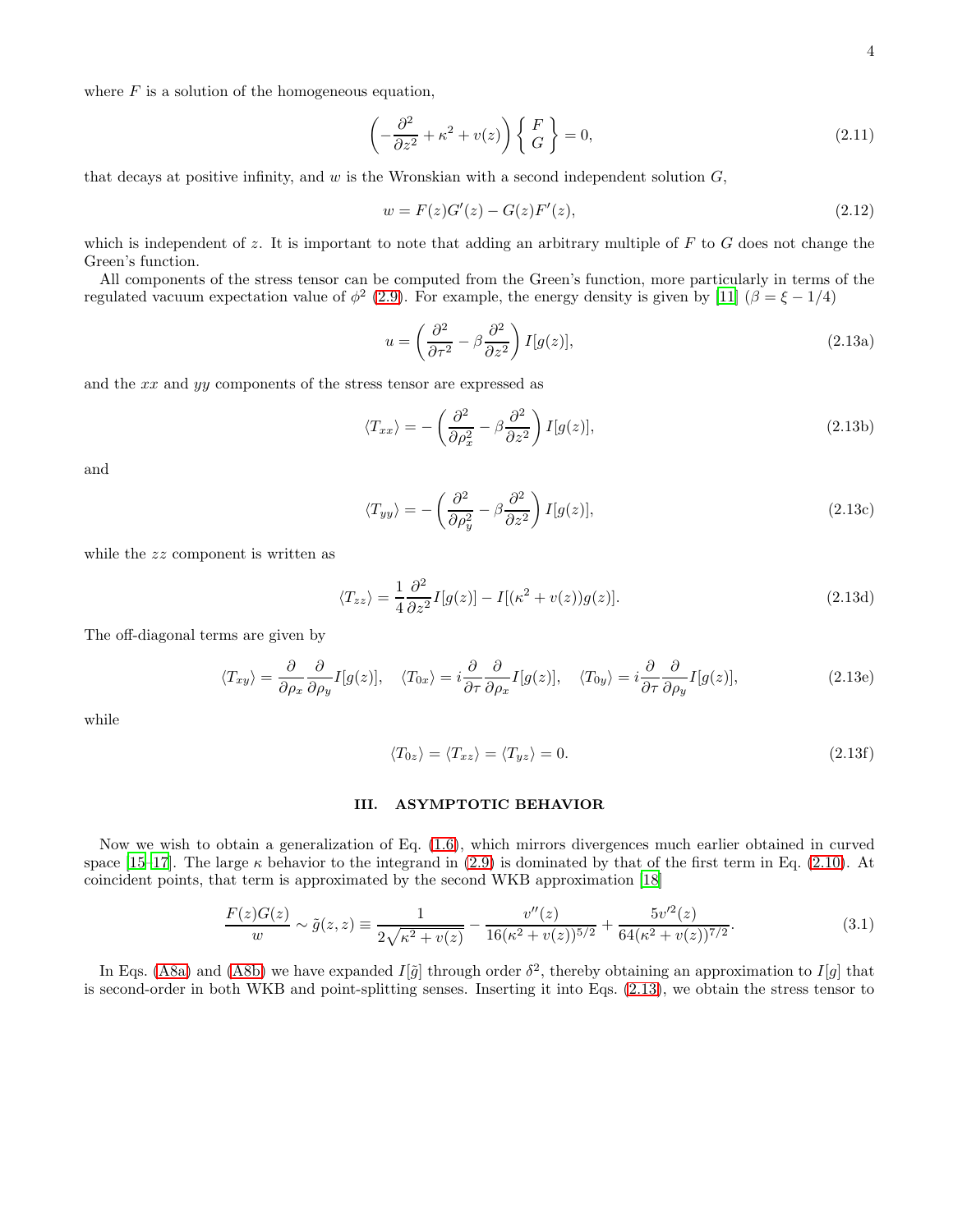second WKB order and to  $O(\delta^0)$ :

<span id="page-4-1"></span>
$$
\langle \tilde{T}_{\mu\nu} \rangle = \frac{1}{2\pi^2 \delta^4} \begin{pmatrix} \frac{3\tau^2 - \rho^2}{\delta^2} & \frac{4i\tau \rho_x}{\delta^2} & \frac{6i\tau \rho_y}{\delta^2} & 0 \\ \frac{4i\tau \rho_x}{\delta^2} & \frac{\tau^2 + \rho_y^2 - 3\rho_x^2}{\delta^2} & \frac{4\rho_x \rho_y}{\delta^2} & 0 \\ \frac{4i\tau \rho_y}{\delta^2} & \frac{4\rho_x \rho_y}{\delta^2} & \frac{\tau^2 + \rho_x^2 - 3\rho_y^2}{\delta^2} & 0 \\ 0 & 0 & 0 & 1 \end{pmatrix} + \frac{v(z)}{8\pi^2 \delta^2} \begin{pmatrix} \frac{2i\tau \rho_x}{\delta^2} & \frac{2i\tau \rho_x}{\delta^2} & -\frac{2i\tau \rho_y}{\delta^2} & -\frac{2\rho_x \rho_y}{\delta^2} & 0 \\ -\frac{2i\tau \rho_y}{\delta^2} & -\frac{2\rho_x \rho_y}{\delta^2} & \frac{2\rho_x \rho_y}{\delta^2} & 0 \\ 0 & 0 & 0 & 1 \end{pmatrix} \\ + \frac{v^2(z)}{32\pi^2} \left( \ln \frac{\sqrt{v}\delta}{2} + \gamma \right) \text{diag}(1, -1, -1, -1) - \left( \xi - \frac{1}{6} \right) \frac{v''(z)}{8\pi^2} \left( \ln \frac{\sqrt{v}\delta}{2} + \gamma \right) \text{diag}(1, -1, -1, 0) \\ + \frac{v^2(z)}{32\pi^2} \begin{pmatrix} \frac{\tau^2 - 3\rho^2}{\delta^2} & \frac{4i\tau \rho_x}{\delta^2} & \frac{4i\tau \rho_y}{\delta^2} & 0 \\ \frac{4i\tau \rho_x}{\delta^2} & \frac{3\tau^2 + 3\rho_x^2 - \rho_x^2}{\delta^2} & \frac{4i\tau \rho_y}{\delta^2} & 0 \\ \frac{4i\tau \rho_y}{\delta^2} & \frac{4i\tau \rho_y}{\delta^2} & \frac{4i\tau \rho_y}{\delta^2} & 0 \\ 0 & 0 & 0 & 3 \end{pmatrix} - \frac{v''(z
$$

(Here, the tilde notation means that the 2nd WKB approximation is being employed.) Of the ten terms displayed above, the last two give the finite contribution from the final term in Eq. [\(3.1\)](#page-3-2). The middle term in Eq. [\(3.1\)](#page-3-2), which also arises from the 2nd order WKB approximation as discussed in Appendix [A,](#page-14-0) contributes both to the 8th term in Eq.  $(3.2)$  and to the divergent and ambiguous terms proportional to  $v''$ , the 6th and 4th terms, and results in the conversion of  $\beta$  to the expected  $\xi - 1/6$  in the 4th term above. The remaining terms arise from the 0th order WKB approximation, the first term in Eq. [\(3.1\)](#page-3-2).

It is obvious that (at least) the most singular terms in Eq. [\(3.2\)](#page-4-1) can be written in a covariant tensorial form in analogy to the formulas of Christensen [\[15](#page-18-13)] for the case of an external gravitational field. We find it convenient, however, to delay displaying the result of that step until after renormalization [see Eq.  $(5.11)$ ].

#### <span id="page-4-0"></span>IV. TRACE AND DIVERGENCE THEOREMS

From Eq. [\(1.3\)](#page-1-1) we can immediately show, classically, that the trace of the stress tensor is

<span id="page-4-3"></span>
$$
T^{\mu}{}_{\mu} = -v\phi^2 + \frac{1}{2}(6\xi - 1)\partial^2\phi^2,\tag{4.1}
$$

while the divergence is

<span id="page-4-5"></span>
$$
\partial_{\mu}T^{\mu\nu} = -\frac{1}{2}\phi^2 \partial^{\nu}v. \tag{4.2}
$$

As expected, the stress tensor is conserved outside the potential region, and is traceless there as well for conformal coupling,  $\xi = 1/6$ .

What happens quantum-mechanically? Consider first the trace. According to Eqs. [\(2.13\)](#page-3-1) the vacuum expectation value of the trace is

$$
\langle T^{\mu}{}_{\mu}\rangle = -\langle T^{00}\rangle + \langle T_{xx}\rangle + \langle T_{yy}\rangle + \langle T_{zz}\rangle = \left[ -\left(\frac{\partial^2}{\partial \tau^2} + \frac{\partial^2}{\partial \rho_x^2} + \frac{\partial^2}{\partial \rho_y^2}\right) + \left(3\beta + \frac{1}{4}\right)\frac{\partial^2}{\partial z^2}\right] I[g] - I[(\kappa^2 + v)g]. \tag{4.3}
$$

But I[g] depends on the cutoff parameters only through the combination  $\delta$ , so the above is simply

<span id="page-4-2"></span>
$$
\langle T^{\mu}_{\ \mu} \rangle = -\left[\frac{\partial^2}{\partial \delta^2} + \frac{2}{\delta} \frac{\partial}{\partial \delta} - 3\left(\xi - \frac{1}{6}\right) \frac{\partial^2}{\partial z^2}\right] I[g] - I[(\kappa^2 + v)g]. \tag{4.4}
$$

Using

<span id="page-4-4"></span>
$$
\left(-\frac{d^2}{d\delta^2} - \frac{2}{\delta} \frac{d}{d\delta}\right) \frac{\sin \kappa \delta}{\kappa \delta} = \kappa^2 \frac{\sin \kappa \delta}{\kappa \delta},\tag{4.5}
$$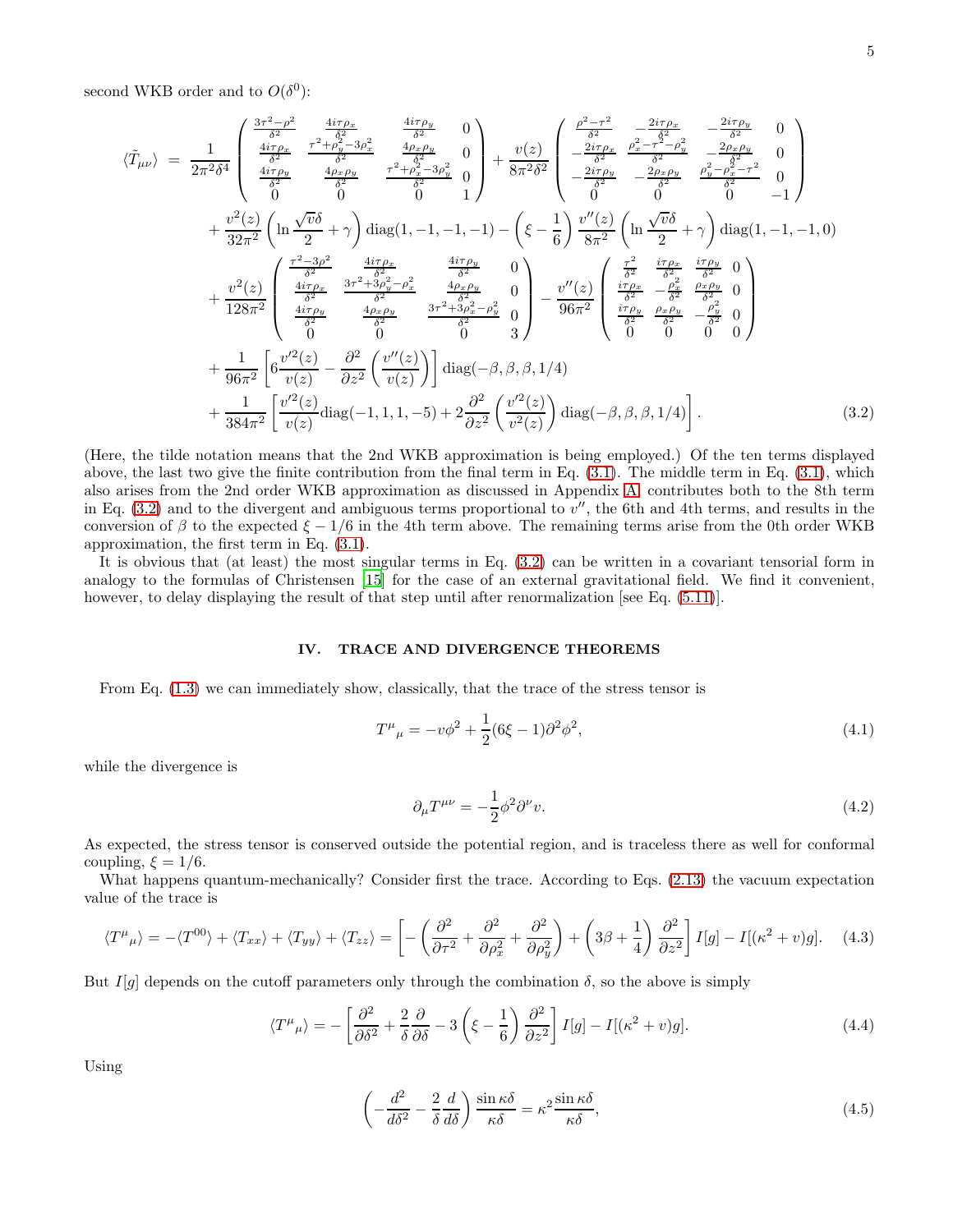we simplify Eq. [\(4.4\)](#page-4-2) to

<span id="page-5-2"></span>
$$
\langle T^{\mu}_{\ \mu} \rangle = -vI[g] + 3\left(\xi - \frac{1}{6}\right)\partial_z^2 I[g],\tag{4.6}
$$

which is the vacuum expectation value of the classical trace identity  $(4.1)$ . This is true identically as a functional relationship for any g, so it is satisfied exactly by the WKB approximation, to any order.

What about the divergence equation (conservation law)? The nonzero component of the divergence of the stress tensor is

$$
\partial_{\mu} \langle T^{\mu z} \rangle = \partial_{z} \langle T^{zz} \rangle = \frac{1}{4} \partial_{z}^{3} I[g] - \partial_{z} I[(\kappa^{2} + v)g], \tag{4.7}
$$

and the question is whether this is equal to  $-\frac{v'}{2}$  $\frac{\partial^2}{\partial z^2}I[g]$ . This will be an identity if I is a functional of the exact Green's function which satisfies

$$
(-\partial_z^2 + \kappa^2 + v)g(z, z') = 0, \quad z \neq z'. \tag{4.8}
$$

But the WKB approximants do not satisfy the equation of motion. In fact, if we use the zeroth order approximation given in Eq. [\(3.2\)](#page-4-1) (essentially the first 7 terms there), we find that (terms that vanish with  $\delta$  are omitted here and in the following)

$$
\partial_z \langle \tilde{T}_{zz}^{(0)} \rangle + \frac{v'}{2} I[g^{(0)}] = \frac{1}{4} \partial_z^3 I[g^{(0)}] - \partial_z I[(\kappa^2 + v)g^{(0)}] + \frac{v'}{2} I[g^{(0)}] = \partial_z \frac{1}{64\pi^2} \left(\frac{v'^2}{v}\right),\tag{4.9}
$$

where the right side is simply the z-derivative of the unambiguous finite part of the stress tensor originating in this order, the first term in the penultimate line of Eq. [\(3.2\)](#page-4-1), the 7th term. Note that this zeroth-order discrepancy is third-order in derivatives. If we include both the zeroth and second order terms (all the terms displayed in Eq. [\(3.2\)](#page-4-1)) the discrepancy is fifth-order in derivatives:

<span id="page-5-1"></span>
$$
\frac{1}{4}\partial_z^3 I[g^{(0)+(2)}] - \partial_z I[(\kappa^2 + v)g^{(0)+(2)}] + \frac{v'}{2}I[g^{(0)+(2)}] = -\partial_z^3 \frac{1}{384\pi^2} \left(\frac{v''}{v} - \frac{v'^2}{2v^2}\right) = \frac{1}{4}\partial_z^3 I[g^{(2)}],\tag{4.10}
$$

where  $I[g^{(2)}]$  is given in Eq. [\(A8b\)](#page-15-1). [Alternatively, it is the z-derivative of the 8th and 10th terms in Eq. [\(3.2\)](#page-4-1).] If we go through the fourth order, we get

$$
\frac{1}{4}\partial_z^3 I[g^{(0)+(2)+(4)}] - \partial_z I[(\kappa^2 + v)g^{(0)+(2)+(4)}] + \frac{v'}{2}I[g^{(0)+(2)+(4)}] = \frac{1}{4}\partial_z^3 I[g^{(4)}],\tag{4.11}
$$

where  $I[g^{(4)}]$  is given in Eq. [\(A8c\)](#page-15-1). The discrepancy is now 7th-order in derivatives. In each case the lower-order discrepancy is cancelled, and the remaining discrepancy is pushed to the next-higher order.

#### <span id="page-5-0"></span>V. RENORMALIZATION

We now wish to obtain finite, "renormalized" values for  $\langle \phi^2 \rangle$  and  $\langle T_{\mu\nu} \rangle$ . The former is needed both to investigate the fate of the trace and divergence identities of Sec. [IV](#page-4-0) and to provide a simple way of getting the renormalized stress tensor itself in parallel to the derivation of the regularized version [\(3.2\)](#page-4-1); for the latter purpose we need to keep the  $O(\delta^2)$  terms in  $I[g]$ .

Naively, one would like simply to discard from [\(3.2\)](#page-4-1) all terms that, as  $\delta \to 0$ , either diverge or depend on the direction of the point-splitting vector  $(\tau, \rho)$ . The problem of justifying that step physically by a genuine renormalization of coupling constants in a full theory including the gravitational field and the scalar field  $v$  as dynamical objects will not be discussed here (but see Refs. [\[9](#page-18-7), [12,](#page-18-10) [13](#page-18-11)]), hence our use of quotation marks around "renormalized". Another problem, however, cannot be postponed: It is impossible to separate logarithmically divergent terms from finite terms in a scale-invariant manner, and likewise it is impossible to separate direction-dependent terms from directionindependent finite terms unambiguously. Both of these ambiguities afflict only the terms proportional to  $v^2$  and  $v''$ ; we shall refer to all such terms as being of "critical order". What is being confronted here is a close analogue of the situation in quantum field theory in curved space-time that was resolved by intensive work in the late 1970s [\[14,](#page-18-12) [19,](#page-18-16) [20](#page-18-17)] (see also Ref. [\[21](#page-18-18)] and related papers), and we follow those references rather closely. The basic doctrine is that terms of critical order in the renormalized stress tensor are inherently ambiguous but can be constrained by certain physical requirements of conservation and covariance (tensoriality).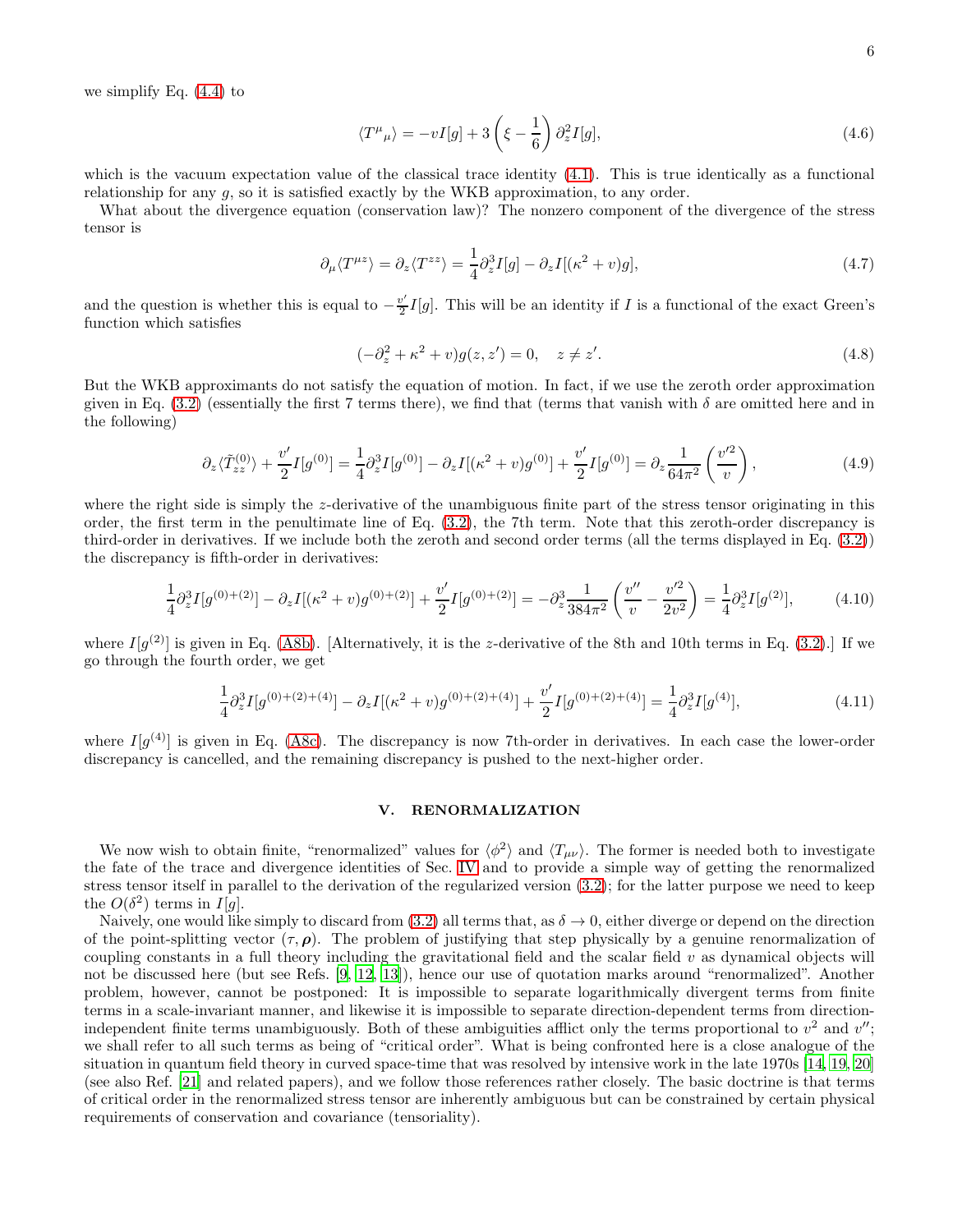We start with the expression for  $I[\tilde{g}] \equiv I[g^{(0)}] + I[g^{(2)}]$ . Starting from Eqs. [\(A8a\)](#page-15-1) and [\(A8b\)](#page-15-1), we omit the  $O(\delta^{-2})$ term and make the replacement

<span id="page-6-0"></span>
$$
\ln \frac{\sqrt{v}\delta}{2} + \gamma - \frac{1}{2} \to \ln \frac{\sqrt{v}}{\mu},\tag{5.1}
$$

where  $\mu$  is some arbitrary mass scale, in every logarithmic term. Note that the constant term on the left-hand side of rule  $(5.1)$  is an arbitrary convention, since a change in it can be regarded as a redefinition of  $\mu$ , but it is important to adopt the same convention in every instance. The result is a tentatively renormalized expression

<span id="page-6-1"></span>
$$
4\pi^2 \bar{I}_R[g^{(0)+(2)}] = \left[\frac{v}{2} + \frac{\delta^2}{16} \left(v^2 - \frac{1}{3}v''\right)\right] \ln \frac{\sqrt{v}}{\mu} - \frac{1}{24} \left(\frac{v''}{v} - \frac{1}{2}\frac{v'^2}{v^2}\right) - \frac{\delta^2}{64} \left(3v^2 + \frac{1}{3}\frac{v'^2}{v}\right). \tag{5.2}
$$

in which the term  $-\frac{3}{64}\delta^2v^2$  arises because one logarithm in Eq. [\(A8a\)](#page-15-1) has  $-\frac{5}{4}$  instead of  $-\frac{1}{2}$ .

If Eq. [\(5.2\)](#page-6-1) is inserted into Eqs. [\(2.13\)](#page-3-1) in place of the unrenormalized  $4\pi^2 I[g]$ , one obtains a tentatively renormalized version of Eq. [\(3.2\)](#page-4-1) from which all divergent or direction-dependent terms have disappeared. This calculation is facilitated by recognizing from Eq. [\(4.5\)](#page-4-4) that Eq. [\(2.13d\)](#page-3-3) may be replaced by

$$
\langle T_{zz} \rangle = \left[ \frac{1}{4} \partial_z^2 + \nabla_{\delta}^2 - v \right] I[g], \tag{5.3}
$$

where we see the appearance of the Laplacian in the  $\delta$  coordinates, which on a spherically symmetric function becomes

$$
\nabla_{\delta}^{2} = \frac{\partial^{2}}{\partial \delta^{2}} + \frac{2}{\delta} \frac{\partial}{\partial \delta}.
$$
\n(5.4)

In particular,  $\nabla_{\delta}^2 \delta^2 = 6$ . However, it remains to grapple with the arbitrariness in the terms of critical order produced by this tentative procedure.

Adler et al. [\[17\]](#page-18-14) and Wald [\[14\]](#page-18-12) demanded that (in our terminology) the terms subtracted from  $I[\tilde{g}]$  to yield  $I_R[\tilde{g}]$ must themselves be the leading asymptotic terms of a certain minimal solution of the Green's function's differential equation. For technical reasons we find it hard to follow Wald's procedure in our setting, but we offer a different physical argument that leads in the end to the same result, in the sense that our trace anomaly [\(5.10\)](#page-7-2) agrees with Wald's general formula. We observe that all terms of critical order in the tentatively renormalized  $\langle T_{\mu\nu} \rangle$  can be written tensorially in terms of the metric tensor and  $v$  and its covariant derivatives, with one exception, traceable to the term  $-\frac{3}{64}\delta^2v^2$  in  $\bar{I}_R$  previously noted. The bad term in the stress tensor can be removed by modifying the critical-order terms in Eq. [\(5.2\)](#page-6-1):  $I_R \equiv \bar{I}_R + \Delta I_R$  with

$$
4\pi^2 \Delta I_R \equiv \frac{3}{64} \delta^2 \left( v^2 - \frac{1}{3} v'' \right). \tag{5.5}
$$

Here we see the appearance of

$$
a_2 = \frac{1}{2} \left( v^2 - \frac{1}{3} v'' \right), \tag{5.6}
$$

the second heat-kernel coefficient for the system under study [\[22,](#page-18-19) Sec. 4.8], [\[23,](#page-18-20) Chap. 9], which also occurs in the logarithmic term in Eq.  $(5.2)$ . This gives a modification, for example, to the zz component of the stress tensor,

$$
4\pi^2 \Delta \langle T_{zz} \rangle = \frac{9}{16} a_2. \tag{5.7}
$$

We now follow Wald [\[14\]](#page-18-12) precisely, observing that the critical-order terms in the new renormalized stress tensor do not obey the conservation law [\(4.2\)](#page-4-5):

<span id="page-6-2"></span>
$$
4\pi^2 \left[ \partial_z \langle T_{zz} \rangle [I_R] + \frac{1}{2} v' I_R \right] = -\partial_z \frac{1}{16} a_2. \tag{5.8}
$$

(This phenomenon is entirely separate from the WKB residual indicated in Eq. [\(4.10\)](#page-5-1), which involves terms of higher order in derivatives and does not represent any anomaly in the exact stress tensor.) This "conservation anomaly" is cured by adding to the stress tensor another critical-order term:

<span id="page-6-3"></span>
$$
\langle T^{\mu\nu}\rangle_R = \langle T^{\mu\nu}\rangle[I_R] + \frac{a_2}{64\pi^2}g^{\mu\nu}.
$$
\n(5.9)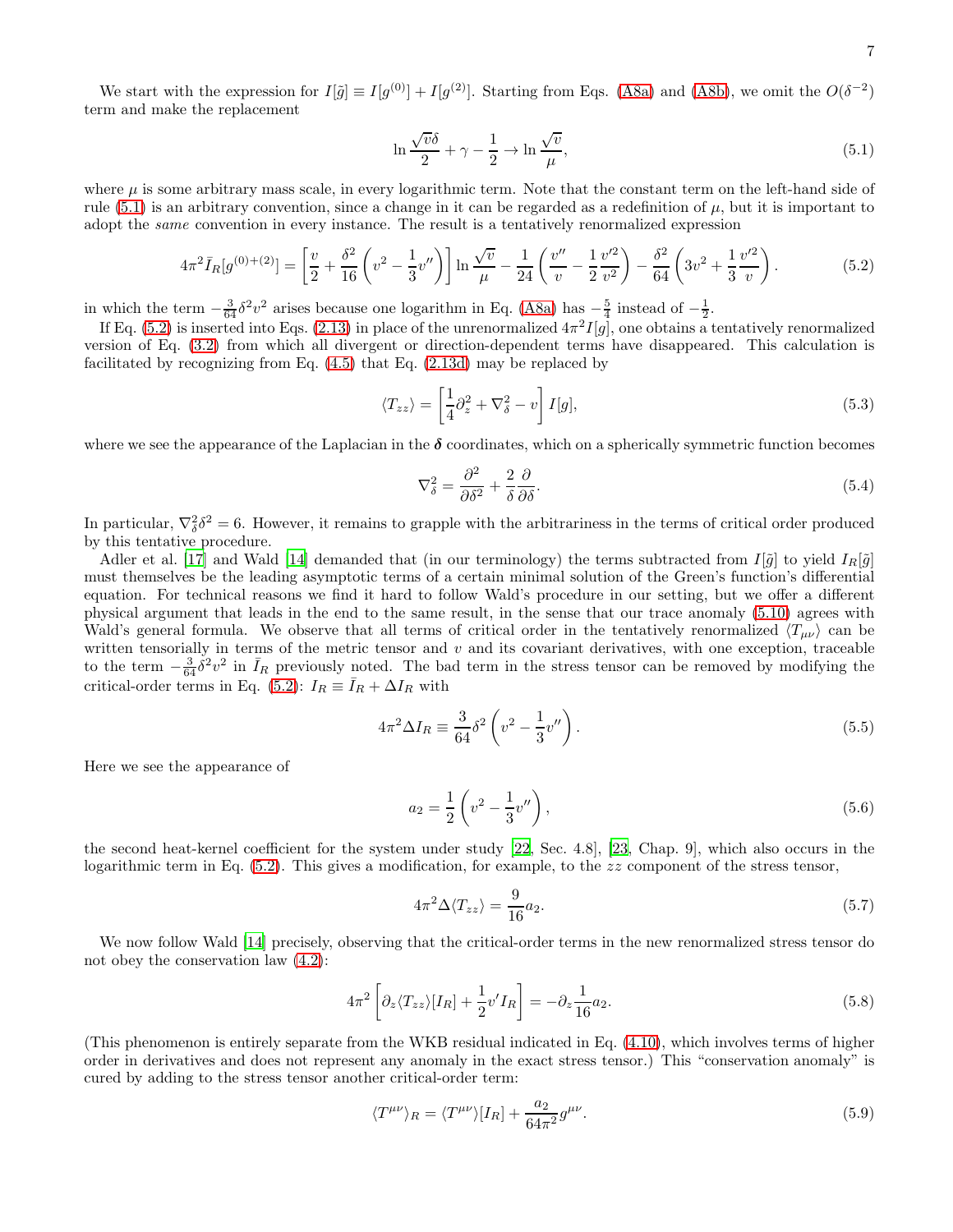This step introduces a trace anomaly,

<span id="page-7-2"></span>
$$
\langle T^{\mu}_{\ \mu} \rangle_R + vI_R - 3\left(\xi - \frac{1}{6}\right)\partial_z^2 I_R = \frac{1}{16\pi^2}a_2.
$$
\n
$$
(5.10)
$$

So with this set of redefinitions, we are finally led to the following form of the renormalized energy-momentum tensor:

<span id="page-7-1"></span>
$$
4\pi^{2}\langle T^{\mu\nu}\rangle_{R}(z) = -g^{\mu\nu}\frac{v^{2}}{8}\ln\frac{\sqrt{v}}{\mu} - \frac{1}{2}\left(\beta + \frac{1}{12}\right)(\partial^{\mu}\partial^{\nu} - g^{\mu\nu}\partial^{2})\left(v\ln\frac{\sqrt{v}}{\mu}\right) + g^{\mu\nu}\frac{v^{2}}{32} + \frac{1}{96}\frac{v'^{2}}{v}\text{diag}(1, -1, -1, 1) - \frac{1}{24}\partial_{z}^{2}\left(\frac{v''}{v} - \frac{1}{2}\frac{v'^{2}}{v^{2}}\right)\text{diag}\left(-\beta, \beta, \beta, \frac{1}{4}\right) + 4\pi^{2}t^{\mu\nu}, \quad (5.11)
$$

where  $t^{\mu\nu}$  is the remainder of the stress tensor, obtained by the construction in Eqs. [\(2.13\)](#page-3-1) when the first and second WKB approximations are subtracted from the Green's function,

$$
t^{\mu\nu} = \langle T^{\mu\nu} \rangle - \langle \tilde{T}^{\mu\nu} \rangle = \langle T^{\mu\nu} \rangle [I[g - \tilde{g}]]. \tag{5.12}
$$

The form of the renormalized stress tensor [\(5.11\)](#page-7-1) is a central result of this paper.

Note that the terms of critical order [in the top line of Eq. [\(5.11\)](#page-7-1)] are now completely tensorial. The terms in the second line are, strictly speaking, part of the finite remainder, which need not be covariant in that sense. Note also that the off-diagonal tensor components, which in Eq. [\(3.2\)](#page-4-1) were entirely direction-dependent, have now completely disappeared. The direction-independent off-diagonal finite terms must vanish by reflection symmetry in each of the coordinates t, x, and y. The renormalized  $\langle T_{xx}\rangle_R$  and  $\langle T_{yy}\rangle_R$  are the same as  $u_R = \langle T^{00}\rangle_R$ , except for a reversal of sign, see Eqs. [\(2.13b\)](#page-3-4) and [\(2.13c\)](#page-3-5). This proves the nonexistence of a transverse pressure anomaly [\[13](#page-18-11)], completing the argument in Ref. [\[11\]](#page-18-9).

We will compute  $t^{\mu\nu}$  numerically in the following two sections, for a linear and a quadratic potential, respectively, where explicit formulas for the exact Green's functions can be given.

#### <span id="page-7-0"></span>VI. ENERGY DENSITY FOR THE LINEAR WALL

Let's consider the energy density for the linear wall, within the region of the potential,

$$
z > 0: \quad v(z) = z. \tag{6.1}
$$

In this case, the renormalized WKB stess tensor [\(5.11\)](#page-7-1) gives the leading contribution:

<span id="page-7-4"></span>
$$
\tilde{u}_R = \langle \tilde{T}^{00} \rangle_R = \frac{1}{32\pi^2} z^2 \left( \ln \frac{\sqrt{z}}{\mu} - \frac{1}{4} \right) - \frac{\beta}{16\pi^2 z} - \frac{1}{384\pi^2} \left[ \frac{1}{z} + \frac{12\beta}{z^4} \right].
$$
\n(6.2)

The remainder of the energy density comes from substituting  $g - \tilde{g}$  into Eq. [\(2.9\)](#page-2-2) and using the construction for the energy density in terms of this vacuum-expectation value, Eq. [\(2.13a\)](#page-3-6). Since the integral defining the remainder is convergent without the cutoff, we expand the cutoff factor,  $\sin \kappa \delta/(\kappa \delta) = 1 - (\kappa \delta)^2/6 + \dots$ , and obtain the remainder

<span id="page-7-3"></span>
$$
(u - \tilde{u})(z) = -\frac{1}{2\pi^2} \int_0^\infty d\kappa \,\kappa^2 \left(\frac{1}{3}\kappa^2 + \beta \frac{\partial^2}{\partial z^2}\right) \left[g(z, z) - \tilde{g}(z, z)\right].\tag{6.3}
$$

Here, the explicit Green's function for the linear potential is

<span id="page-7-6"></span>
$$
g(z, z) = \pi \text{ Ai}(\kappa^2 + z) \text{ Bi}(\kappa^2 + z) - \frac{(\kappa \text{ Bi} - \text{Bi}')(\kappa^2)}{(\kappa \text{ Ai} - \text{Ai}')(\kappa^2)} \pi \text{ Ai}^2(\kappa^2 + z).
$$
 (6.4)

We know from Ref. [\[11\]](#page-18-9) that the WKB approximation is quite good for large  $\kappa$ , so the integral [\(6.3\)](#page-7-3) should converge quite rapidly. The integrand is plotted in Fig. [1.](#page-8-0) To the numerical integration of the remainder  $(6.3)$  we add the portion of the renormalized WKB energy from Eq.  $(6.2)$  that dominates for small values of z,

<span id="page-7-5"></span>
$$
u_{\rm wkb} = -\frac{1}{384\pi^2} \left( \frac{1+24\beta}{z} + \frac{12\beta}{z^4} \right). \tag{6.5}
$$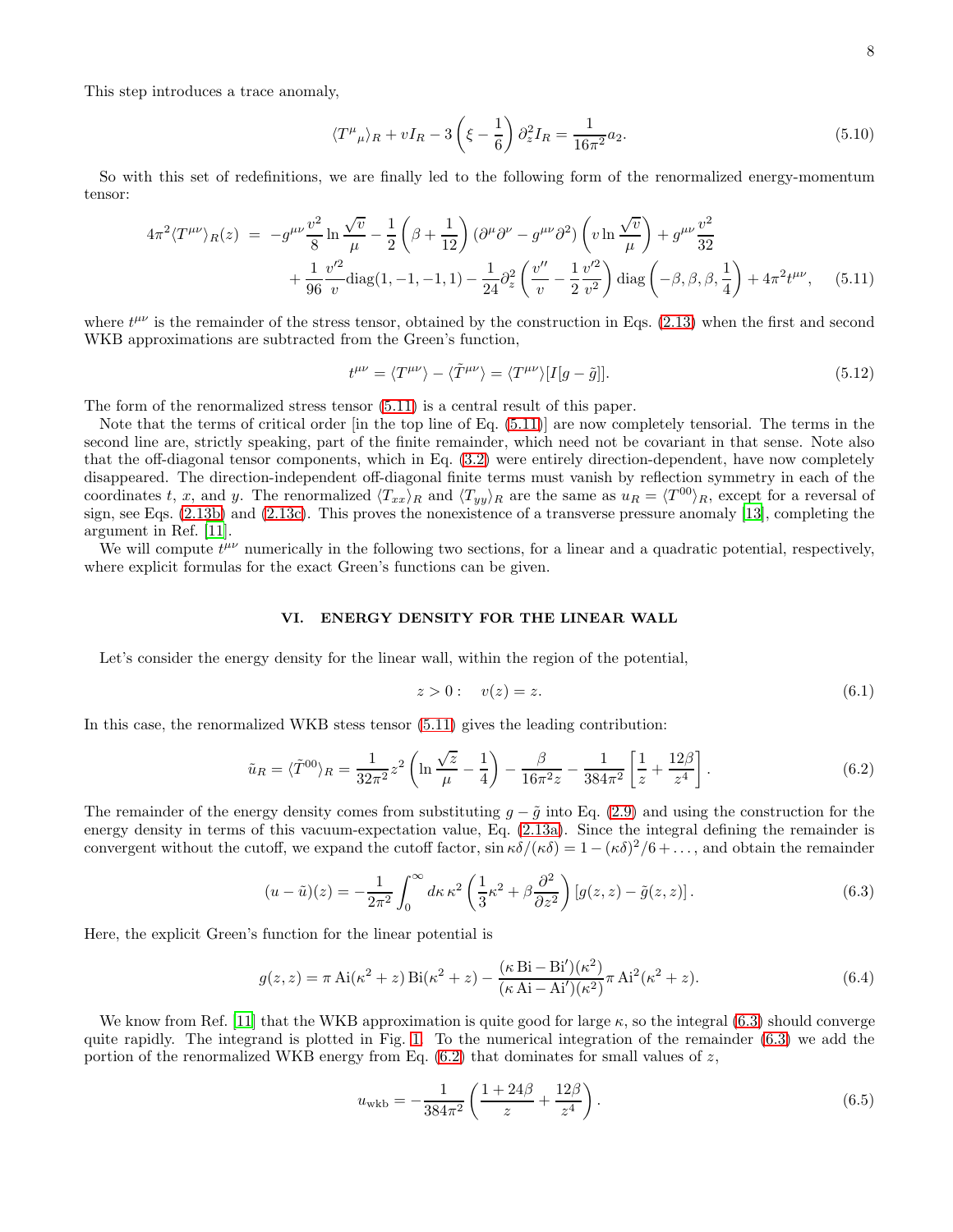

<span id="page-8-0"></span>FIG. 1: (color online) Integrand in Eq. [\(6.3\)](#page-7-3) for  $z = 1$  for  $\beta = 0$  (dotted),  $\beta = -1/12$ , the conformal value (thick), and  $\beta = -1/4$  (dashed). (All figures were prepared with *Mathematica*.)



<span id="page-8-2"></span>FIG. 2: (color online) Residual energy density within the wall for a linear potential. The solid curves show, from top to bottom, the energy density for  $\beta = 0, -1/12, -1/4$ , compared with the dotted curves which show the surface energy estimates from Eq. [\(6.7\)](#page-8-1).

(The dominant terms in the renormalized energy density for large distances,

<span id="page-8-3"></span>
$$
u_{\text{leading}} = \frac{1}{32\pi^2} z^2 \left( \ln \frac{\sqrt{z}}{\mu} - \frac{1}{4} \right),\tag{6.6}
$$

are ambiguous because they depend on the arbitrary scale  $\mu$ , and require further discussion.) In Fig. [2](#page-8-2) we plot the sum  $u - \tilde{u} + u_{\text{wkb}}$ , which we call the "residual energy density." It is seen that that in each case the residual energy density rapidly goes to zero as  $z \to \infty$ . (Of course, the terms in  $u_{\rm leading}$ , Eq. [\(6.6\)](#page-8-3), grow for large z.) For the conformal case,  $\beta = -1/12$ , the energy density is nearly zero. Otherwise, the energy diverges as the boundary  $z = 0$  is approached. For  $\beta < -1/12$  the residual energy is everywhere negative, while for  $\beta > -1/12$  the energy density is positive. The leading WKB divergence seen in Eq.  $(6.5)$ , going like  $z^{-4}$ , is clearly spurious, being canceled by the remainder energy density [\(6.3\)](#page-7-3). Thus, the dominant structure in the integrand seen in Fig. [1](#page-8-0) reflects this ultimately spurious behavior, and the integrations have to be carried out to much higher values of  $\kappa$  than Fig. [1](#page-8-0) suggests. The remaining divergence near the boundary is precisely the same (in terms of |z|) as found in Ref. [\[10](#page-18-8)] for the exterior region [see our Eq. [\(1.4\)](#page-1-2)]

<span id="page-8-1"></span>
$$
u_{\text{surf}} = \frac{1 + 12\beta}{192\pi^2 z}.
$$
\n(6.7)

This is shown as the dotted curves in Fig. [2.](#page-8-2) In Appendix [B](#page-15-0) we give a plausibility argument for why this result might have been expected.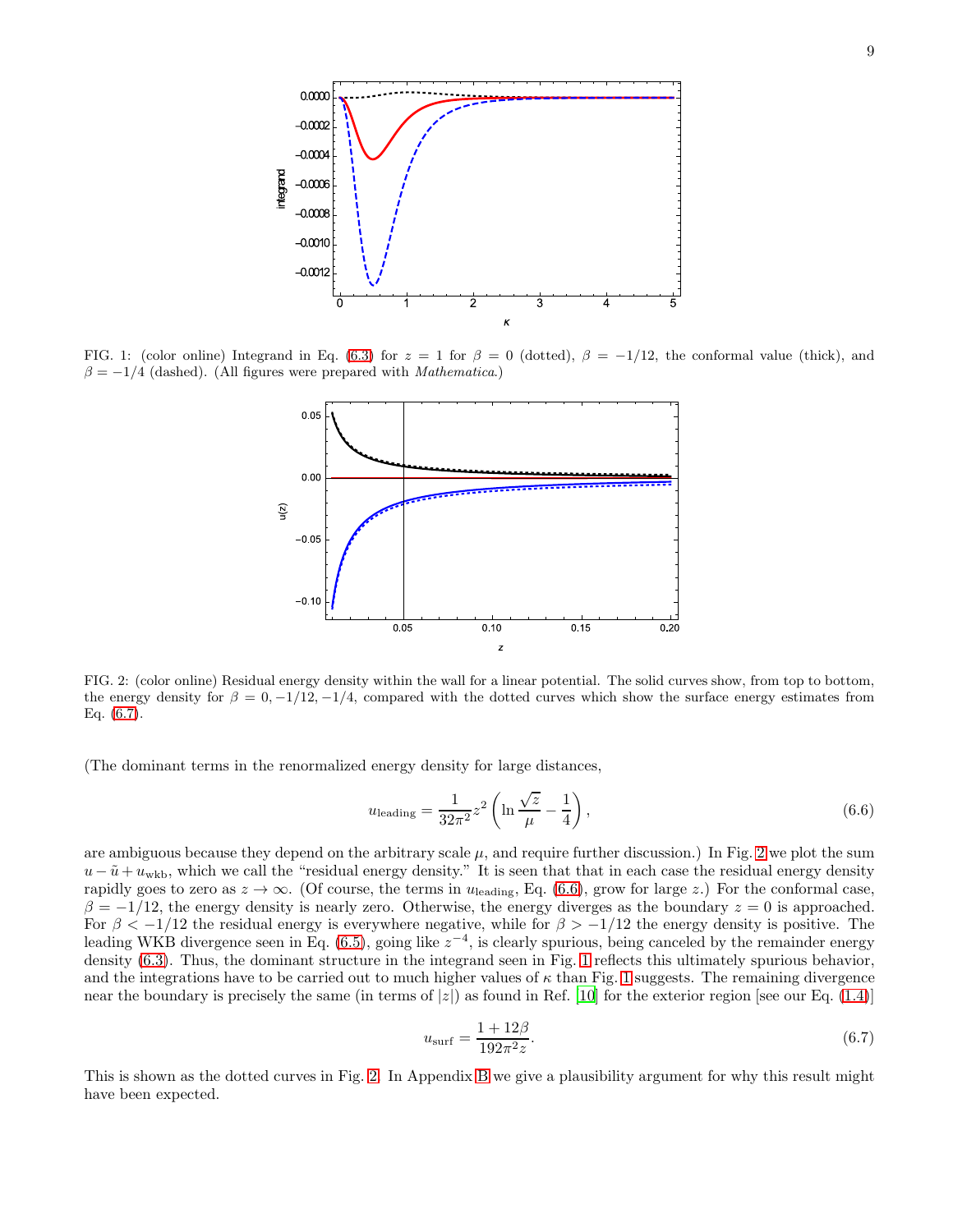

<span id="page-9-2"></span>FIG. 3: (color online) The reduced diagonal Green's function for the quadratic wall, for  $z = 1$ , shown by the solid curve. The dashed curve shows the absolute value of the residual Green's function after the leading WKB approximation is removed, the dotted curve shows the residual after the two leading WKB approximations are subtracted, and the dot-dashed curve shows the absolute value of the residual after the first three WKB approximations shown in Eq. [\(7.3\)](#page-9-1) are subtracted (top to bottom on the right). Thus the bottom curve shows the effect of subtracting the WKB approximations through second order. (Because what is plotted is the logarithm of the absolute value of the residual of  $g(z, z)$ , the spikes occur at the points where the differences change sign.)

### <span id="page-9-0"></span>VII. ENERGY DENSITY FOR THE QUADRATIC WALL

Now we are looking at

$$
v(z) = z^2, \quad \alpha = 2,\tag{7.1}
$$

for which the renormalized second-order WKB energy density is

<span id="page-9-3"></span>
$$
\tilde{u}_R = \langle \tilde{T}^{00} \rangle_R = \frac{z^4}{32\pi^2} \left( \ln \frac{z}{\mu} - \frac{1}{4} \right) - \frac{\xi - 1/6}{4\pi^2} \ln \frac{z}{\mu} - \frac{1}{48\pi^2} (1 + 18\beta). \tag{7.2}
$$

The remainder of the energy density is given by

<span id="page-9-1"></span>
$$
(u - \tilde{u})(z) = -\frac{1}{2\pi^2} \int_0^\infty d\kappa \,\kappa^2 \left(\frac{\kappa^2}{3} + \beta \frac{\partial^2}{\partial z^2}\right) \left[g(z, z) - \frac{1}{2\sqrt{\kappa^2 + z^2}} + \frac{1}{8(\kappa^2 + z^2)^{5/2}} - \frac{5}{16} \frac{z^2}{(\kappa^2 + z^2)^{7/2}}\right].\tag{7.3}
$$

The diagonal Green's function for the quadratic wall is

$$
g(z,z) = \frac{\Gamma\left(\frac{\kappa^2+1}{4}\right)\Gamma\left(\frac{\kappa^2+3}{2}\right)}{\pi 2^{(3-\kappa^2)/2}} \left[ D_{-\frac{\kappa^2+1}{2}}(\sqrt{2}z)D_{-\frac{\kappa^2+1}{2}}(-\sqrt{2}z) - \frac{\Gamma\left(\frac{\kappa^2+1}{4}\right) - \frac{2}{\kappa}\Gamma\left(\frac{\kappa^2+3}{4}\right)}{\Gamma\left(\frac{\kappa^2+1}{4}\right) + \frac{2}{\kappa}\Gamma\left(\frac{\kappa^2+3}{4}\right)} D_{-\frac{\kappa^2+1}{2}}^2(\sqrt{2}z) \right],\tag{7.4}
$$

in terms of parabolic cylinder functions. The WKB approximation is very accurate, as shown in Fig. [3.](#page-9-2)

This time we add to the remainder energy, computed numerically, the parts of the renormalized WKB energy [\(7.2\)](#page-9-3) important for small  $z$ ,

<span id="page-9-4"></span>
$$
u_{\rm wkb} = -\frac{1+12\beta}{48\pi^2} \ln\frac{z}{\mu} - \frac{1}{48\pi^2} (1+18\beta). \tag{7.5}
$$

(Again, we omit the leading term in the renormalized WKB energy

$$
u_{\text{leading}} = \frac{z^4}{32\pi^2} \left( \ln \frac{z}{\mu} - \frac{1}{4} \right) \tag{7.6}
$$

which is dominant for large distances.) Convergence of the integral for the remainder energy is quite slow in this case, complicated by the fact that Mathematica fails to compute the parabolic cylinder function accurately for large  $\kappa$ . Therefore, it is necessary to break up the integration into two parts,

<span id="page-9-5"></span>
$$
u(z) = \int_0^K d\kappa \mathcal{I}(\kappa, z) + \int_K^\infty d\kappa \mathcal{I}(\kappa, z), \tag{7.7}
$$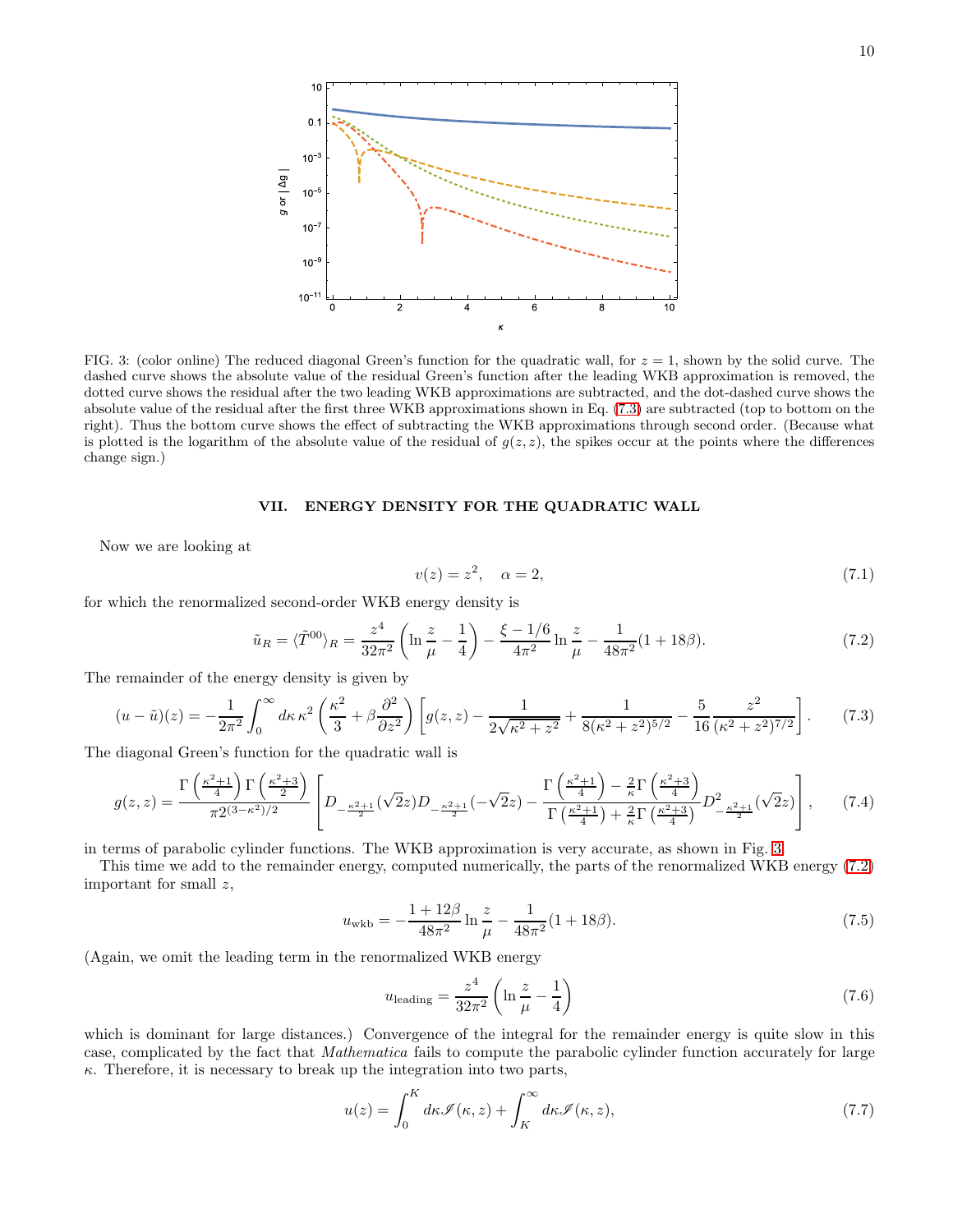

<span id="page-10-3"></span>FIG. 4: (color online) Numerical integration of the residual energy [the sum of Eqs. [\(7.3\)](#page-9-1) plus [\(7.5\)](#page-9-4)] for the quadratic wall for  $\beta = 1/20$ ,  $\beta = 0$ ,  $\beta = -1/12$ , the conformal value, and  $\beta = -1/4$ , from bottom to top. The results are insensitive to the value of  $K$ , as long as it is sufficiently large, but not so large that the errors in computing parabolic cylinder functions are significant. Here we used  $K = 10$ . Here  $\mu$  is arbitrarily taken to be 1. The dotted curves are the surface energies [\(7.11\)](#page-10-1) with the offset  $(7.12).$  $(7.12).$ 

where  $\mathscr I$  is the integrand shown in Eq. [\(7.3\)](#page-9-1), and then compute the second integral, for large K, from the dominant WKB approximation coming from the second term in Eq. [\(2.10\)](#page-2-3) [see Appendix [B,](#page-15-0) Eq. [\(B11\)](#page-17-0)]

$$
g_{F^2} \sim \frac{1}{16\kappa^5} e^{-2\kappa z}, \quad \kappa \to \infty,
$$
\n(7.8)

which leads to the approximate evaluation

$$
\mathcal{I}(\kappa, z) \sim -\frac{1 + 12\beta}{96\pi^2} \frac{1}{\kappa} e^{-2\kappa z}, \quad \kappa \to \infty,
$$
\n(7.9)

and then to a form for the energy density suitable for numerical calculation,

<span id="page-10-4"></span>
$$
(u - \tilde{u})(z) \approx \int_0^K d\kappa \mathcal{I}(\kappa, z) - \frac{1 + 12\beta}{96\pi^2} \Gamma(0, 2Kz),\tag{7.10}
$$

in terms of the incomplete gamma function. Figure [4](#page-10-3) shows the residual energy density composed of the remainder energy [\(7.3\)](#page-9-1) [computed using Eq. [\(7.10\)](#page-10-4)] plus  $u_{\text{wkb}}$  [from Eq. [\(7.5\)](#page-9-4)] for  $\beta = 0, -1/12$  (the conformal value),  $-1/4$ , and 1/20. The method of Appendix [B](#page-15-0) yields a surface term

<span id="page-10-1"></span>
$$
u_{\text{surf}} = -\frac{1 + 12\beta}{96\pi^2} \Gamma(0, 2z),\tag{7.11}
$$

which is, in fact, the same as the exterior result, Eq.  $(1.5)$ , except, this time, for sign. However, a constant term is undetermined by our asymptotic analyses. To match the data, the surface energy is shifted by a constant amount, which is empirically fitted by the simple formula

<span id="page-10-2"></span>
$$
u_{\text{offset}} = 0.00025(1 - 20\beta). \tag{7.12}
$$

(The value for  $\beta = 1/20$  is shown in the graph to demonstrate that no offset is required in that case.) The fit is quite remarkably good. The numerical fit, for large  $\kappa$  and small z, is the statement

<span id="page-10-5"></span>
$$
\int_0^K d\kappa \mathcal{I}(\kappa, z) - \frac{1 + 12\beta}{48\pi^2} \ln z - \frac{1 + 18\beta}{48\pi^2} + \frac{1 + 12\beta}{96\pi^2} \left[ \Gamma(0, 2z) - \Gamma(0, 2Kz) \right] \approx 0.00025(1 - 20\beta). \tag{7.13}
$$

### <span id="page-10-0"></span>VIII. OTHER STRESS TENSOR COMPONENTS

As noted above,  $\langle T^{\mu\nu} \rangle_R$  is diagonal, and

$$
\langle T_{xx}\rangle_R = \langle T_{yy}\rangle_R = -u_R. \tag{8.1}
$$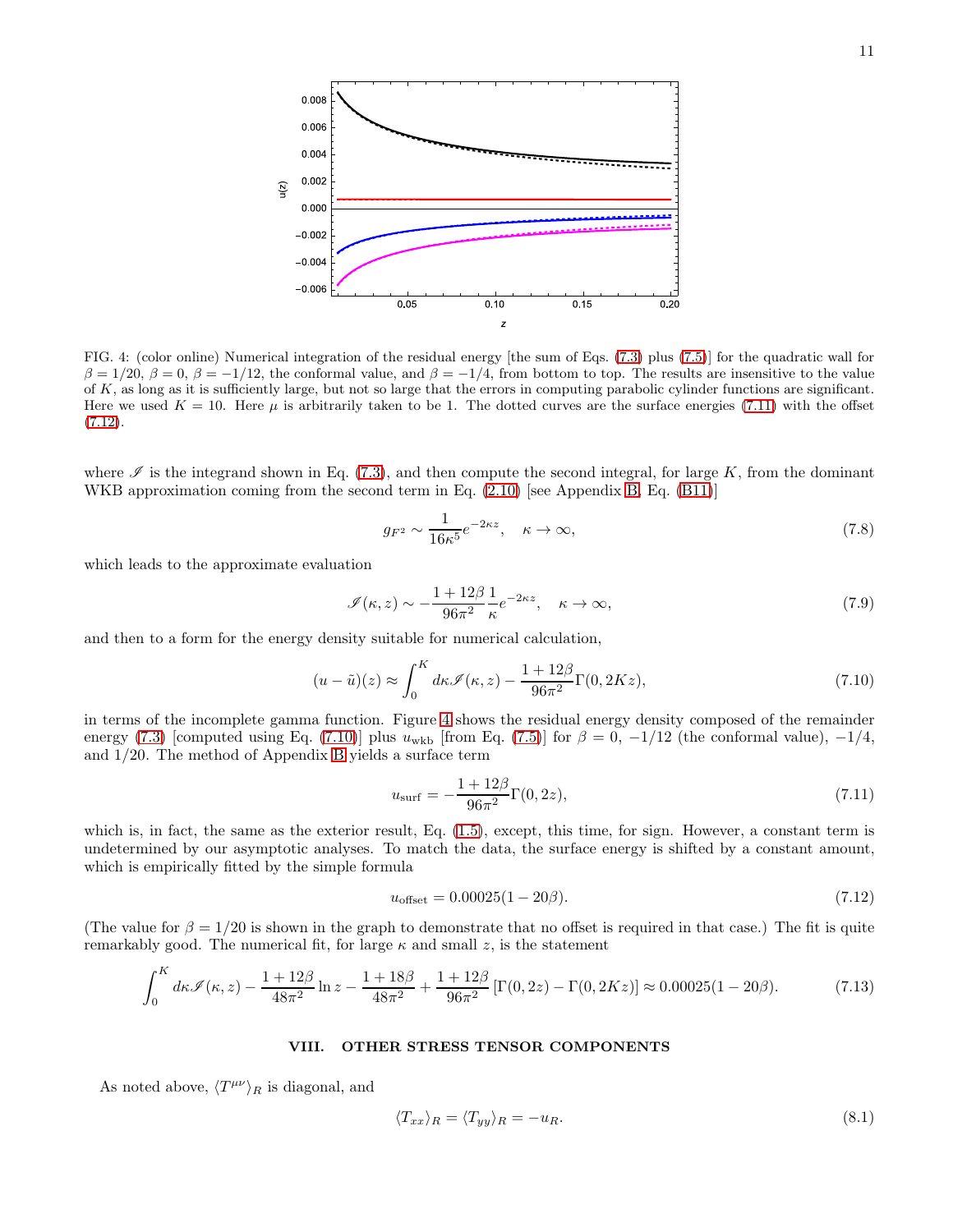

<span id="page-11-3"></span>FIG. 5: This shows the numerical values of remainder [\(8.4\)](#page-11-1) added to the WKB approximation [\(8.3\)](#page-11-2) for the zz component of the stress tensor within the wall, for a linear potential. The surface divergences apparent in the WKB approximation are completely cancelled out by the numerical remainder, leaving only a small residual.

So we only have to examine  $\langle T_{zz} \rangle_R$ .

For the linear wall the 2nd-order renormalized WKB stress tensor [\(5.11\)](#page-7-1) gives for the linear potential (omitting the ambiguous leading term

<span id="page-11-4"></span>
$$
T_{zz}^{\text{leading}} = -\frac{z^2}{32\pi^2} \left( \ln \frac{\sqrt{z}}{\mu} - \frac{1}{4} \right),\tag{8.2}
$$

which is irrelevant for small  $z$ )

<span id="page-11-2"></span>
$$
\langle T_{zz} \rangle_{\text{wkb}} = \frac{1}{384\pi^2} \left( \frac{1}{z} + \frac{3}{z^4} \right). \tag{8.3}
$$

This is added to the numerical evaluation of the remainder,

<span id="page-11-1"></span>
$$
t_{zz} = \langle T_{zz} \rangle - \langle \tilde{T}_{zz} \rangle = \frac{1}{2\pi^2} \int_0^\infty d\kappa \,\kappa^2 \left( \frac{1}{4} \frac{\partial^2}{\partial z^2} - (\kappa^2 + z) \right) \left[ g(z, z) - \frac{1}{2\sqrt{\kappa^2 + z}} - \frac{5}{64(\kappa^2 + z)^{7/2}} \right],\tag{8.4}
$$

and  $t_{zz} + \langle T_{zz} \rangle_{\text{wkb}}$  is shown in Fig. [5.](#page-11-3) Now there is no surface divergence, and the residual stress tensor within the wall [leaving aside the contribution of Eq. [\(8.2\)](#page-11-4)] is very small. (The corresponding stress tensor outside the wall is exactly zero [\[10](#page-18-8), [11](#page-18-9)].)

As for the trace and divergence identities, Eqs. [\(5.10\)](#page-7-2) and [\(5.8\)](#page-6-2), these are not modified by the residual finite contributions. The former is structurally true as noted in Eq. [\(4.6\)](#page-5-2). The latter should be respected because the modification of the stress tensor [\(5.9\)](#page-6-3) involved only the critical terms. We have checked numerically that our approximations are consistent:

$$
4\pi^2 \left[ \partial_z t_{zz} + \frac{v'}{2} (I - \tilde{I}) \right] - \frac{1}{96} \partial_z^3 \left( \frac{v''}{v} - \frac{v'^2}{2v^2} \right) \to 2 \int_0^\infty d\kappa \,\kappa^2 \left[ \frac{1}{4} \partial_z^3 - (\kappa^2 + z) \partial_z - \frac{1}{2} \right] (g - \tilde{g}) - \frac{1}{8z^5} \approx 0, \tag{8.5}
$$

consistent with zero within machine precision, where the substitution is for the linear wall. Numerical consistency of the remainder stress tensor with the divergence identity has been verified also for the quadratic wall.

## <span id="page-11-0"></span>IX. INTERACTION BETWEEN TWO MIRRORED SOFT WALLS

Now imagine we have two such soft walls separated by a distance  $a$ , as shown in Fig. [6.](#page-12-0) That is, let the potential be

$$
V(z) = \begin{cases} v(-z - a/2), & z < -a/2, \\ 0, & -a/2 < z < a/2, \\ v(z - a/2), & a/2 < z. \end{cases} \tag{9.1}
$$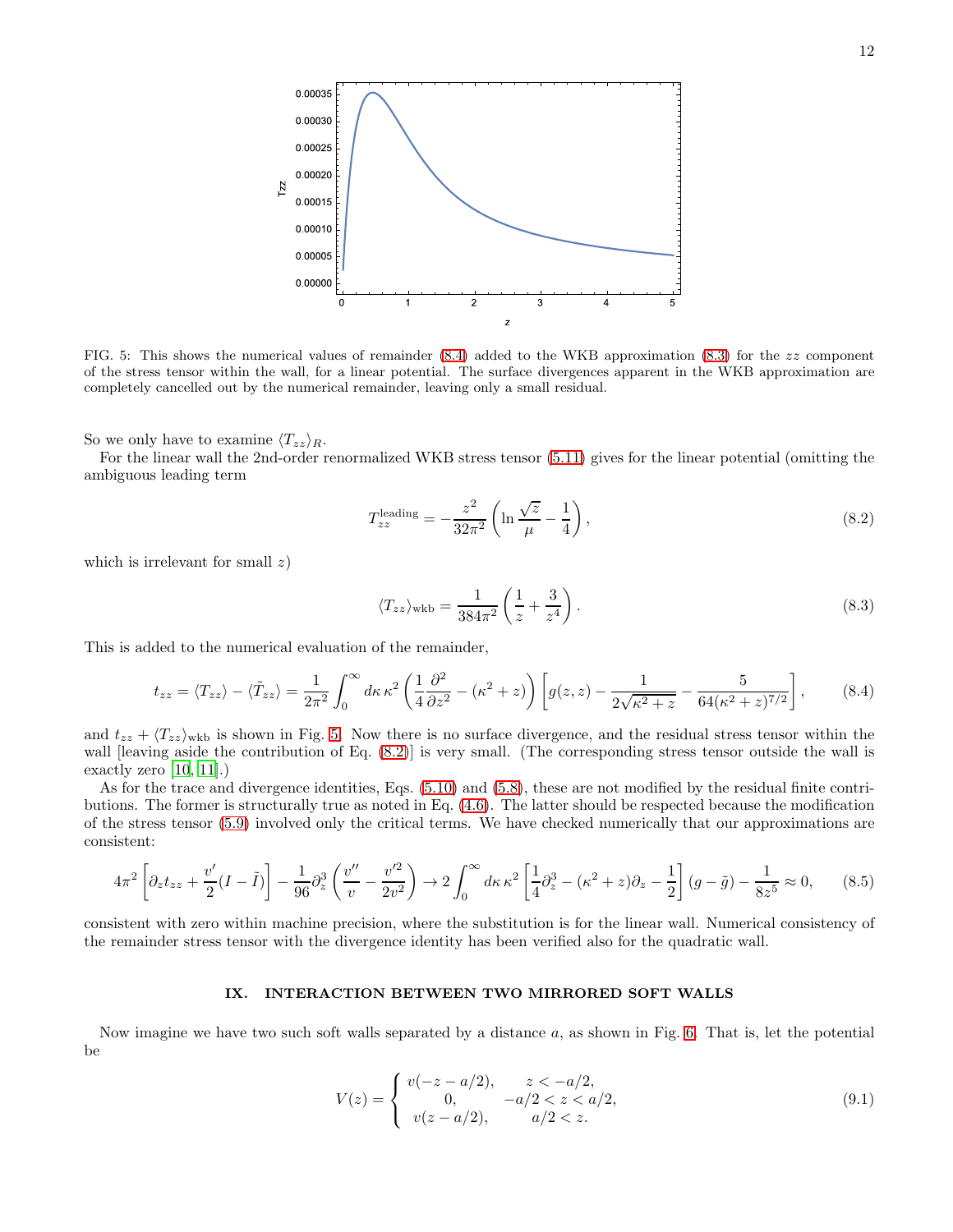

<span id="page-12-0"></span>FIG. 6: Two facing soft walls, each modeled by a potential  $v(z)$ , separated by a distance a. The origin is chosen at the mid-point between the two facing potentials.

There is a Casimir force between the walls, and because each wall can move without changing its shape, it should be possible to calculate this force without depending upon the renormalization theory developed in the previous sections for the region inside the potential. This indeed turns out to be the case.

The reduced Green's function satisfies

<span id="page-12-2"></span>
$$
\left(-\frac{\partial^2}{\partial z^2} + \kappa^2 + V(z)\right) g(z, z') = \delta(z - z'),\tag{9.2}
$$

which has the following solution in the three regions:

<span id="page-12-1"></span>
$$
z < -a/2: \qquad g(z, z') = \frac{1}{w} F(-z< -a/2) G(-z< -a/2) + R \frac{1}{w} F(-z - a/2) F(-z' - a/2), \qquad (9.3a)
$$

$$
-a/2 < z < a/2: \t g(z, z') = \frac{1}{2\kappa} e^{-\kappa|z - z'|} + \frac{1}{2\kappa} \frac{2r}{e^{2\kappa a} - r^2} \left[ r \cosh \kappa (z - z') + e^{\kappa a} \cosh \kappa (z + z') \right], \t (9.3b)
$$

$$
z > a/2: \qquad g(z, z') = \frac{1}{w} F(z_{>} - a/2) G(z_{<} - a/2) + R \frac{1}{w} F(z - a/2) F(z' - a/2). \tag{9.3c}
$$

Here F and G are independent solutions of the single potential problem  $(2.11)$ , with, again, F being the solution that vanishes at  $z = +\infty$ . Because the potential defines a cavity, in this section, we will refer to the solutions F, G as the "exterior" solutions, while the exponential solutions within the cavity are referred to as "interior." The Wronskian of the two exterior solutions is w, Eq.  $(2.12)$ , is independent of z, and subsumes any normalization condition. The reflection coefficients here are generically computed by multiple scattering. In terms of the abbreviations

<span id="page-12-3"></span>
$$
F_{\pm} = \kappa F(0) \pm F'(0), \quad G_{\pm} = \kappa G(0) \pm G'(0), \tag{9.4}
$$

the interior (within the cavity) reflection coefficient is

$$
r = \frac{F_+}{F_-} < 1,\tag{9.5}
$$

as already seen in Ref. [\[10](#page-18-8)].

The exterior (outside the cavity) reflection coefficient  $R$  is composed of the single-wall exterior reflection coefficient  $\bar{r},$ 

$$
\bar{r} = -\frac{G_{-}}{F_{-}},\tag{9.6}
$$

also as given in Ref. [\[10\]](#page-18-8), followed by multiple reflections between the interior walls,

$$
R = \bar{r} + \frac{rt^2}{e^{2\kappa a} - r^2},\tag{9.7}
$$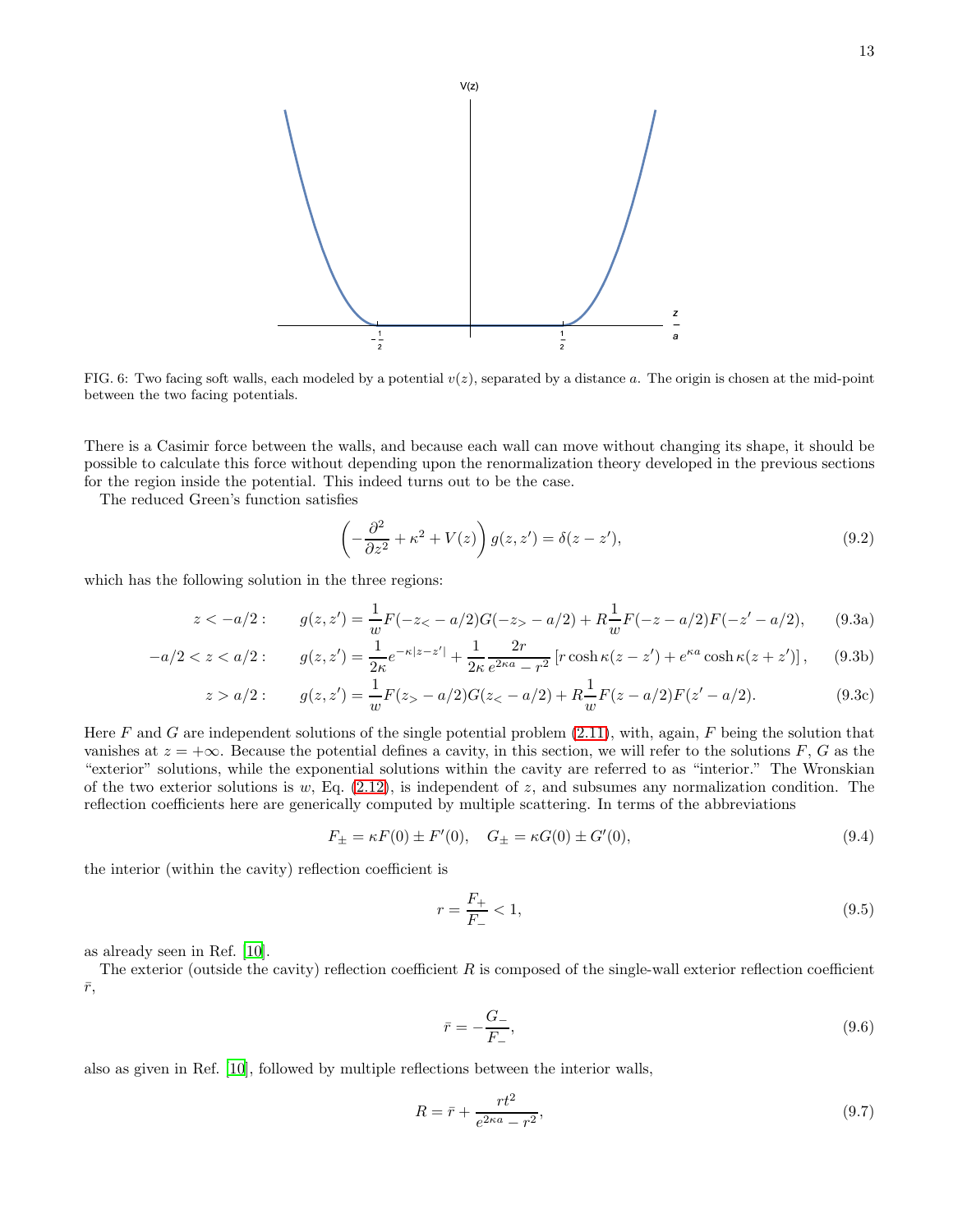which involves the transmission coefficient across the wall (the same in either direction),

<span id="page-13-0"></span>
$$
t = \frac{\sqrt{2\kappa w}}{F_{-}},\tag{9.8}
$$

where the numerator refers to the Wronskian w for the exterior solutions  $(F, G)$  and the Wronskian  $(2\kappa)$  for the interior solutions  $(e^{\pm \kappa z})$ . Under an arbitrary scaling of the solutions,  $F \to mF$ ,  $G \to nG$ , where m and n are constants, the Wronskian changes by  $w \to m n w$ , the interior reflection coefficient does not change,  $r \to r$ , while the exterior reflection coefficient and transmission coefficient change,

$$
\bar{r} \to \frac{n}{m}\bar{r}, \quad t \to \sqrt{\frac{n}{m}}t,\tag{9.9}
$$

and hence the total reflection coefficient R changes in the same way as  $\bar{r}: R \to \frac{n}{m}R$ , thus verifying the scaling consistency of Eq. [\(9.8\)](#page-13-0).

Using only the interior reflection coefficient  $r$  it is easy to calculate the  $zz$  component of the stress tensor in the vacuum region between the potentials,  $-a/2 < z < a/2$ , using the prescription [\(2.13d\)](#page-3-3). The (divergent) contribution from the first term in Eq. [\(9.3b\)](#page-12-1),  $1/(2\kappa)e^{-\kappa|z-z'|}$ , is recognized as the universal zero-point pressure and discarded. (This corresponds to the  $T_{zz}$  component of the first term in Eq. [\(3.2\)](#page-4-1).) The remainder leads immediately to the Lifshitz formula [\[2](#page-18-1)],

<span id="page-13-2"></span>
$$
t_{zz} = P = -\frac{1}{2\pi^2} \int_0^\infty d\kappa \,\kappa^3 \frac{1}{r^{-2} e^{2\kappa a} - 1},\tag{9.10}
$$

which is independent of where it is evaluated in the cavity.

If there is no additional pressure exerted on the system from infinity,  $P$  is pressure felt by each wall; it is attractive, as expected. In earlier sections, however, we have found terms in the renormalized stress tensor that grow as  $|z| \to \infty$ ; the interpretation of these presumably unphysical terms is a topic for future work.

We now wish to verify the principle of virtual work in the longitudinal direction, that is, that this pressure is the negative derivative of the total energy of the system with respect to the distance between the walls,

<span id="page-13-3"></span>
$$
P = -\frac{\partial U}{\partial a},\tag{9.11}
$$

where  $U$  is the integral of the energy density over the entire system, the energy per unit area,

$$
U = \int_{-\infty}^{\infty} dz \, u(z),\tag{9.12}
$$

where u is obtained by the operations given in Eq. [\(2.13a\)](#page-3-6). The term proportional to  $\beta$  vanishes because it is a total derivative; there is no dependence on the conformal parameter in the total energy. Then, temporarily ignoring the first terms in each of Eqs. [\(9.3\)](#page-12-2), we calculate

<span id="page-13-1"></span>
$$
U - U_0 = -\frac{1}{6\pi^2} \int_0^\infty d\kappa \,\kappa^4 \left[ \frac{2R}{w} \int_0^\infty dz \, F^2(z) + \frac{1}{2\kappa} \frac{r}{e^{2\kappa a} - r^2} \left( 2ra + \frac{1}{\kappa} \left( e^{2\kappa a} - 1 \right) \right) \right]. \tag{9.13}
$$

The contribution  $U_0$  of the ignored terms is divergent but can indeed be ignored, for the following reasons. The two integrals stemming from Eqs.  $(9.3a)$  and  $(9.3c)$  are formally independent of a, in accordance with our intuition that the self-energies of the walls are irrelevant to the force. The contribution from the first term in Eq. [\(9.3b\)](#page-12-1) appears to be proportional to  $a$ , but again, we know from Refs. [\[10,](#page-18-8) [11\]](#page-18-9) that this term is precisely the zero-point energy inside the gap.

Even though we do not have an explicit expression for the fundamental solution  $F$ , the first integral in Eq. [\(9.13\)](#page-13-1) can be evaluated just from the differential equation satisfied by  $F$ , as shown in Ref. [\[24\]](#page-19-0):

$$
\int_0^\infty dz \, F^2(z) = \frac{1}{2\kappa} F(0) F'(0) \frac{d}{d\kappa} \ln \frac{F(0)}{F'(0)}.
$$
\n(9.14)

The latter may be readily expressed in terms of the reflection coefficient  $r$ :

$$
\int_0^\infty dz \, F^2(z) = -\frac{F^2}{(2\kappa)^2} \left( \frac{r^2 - 1}{2\kappa} + \frac{dr}{d\kappa} \right). \tag{9.15}
$$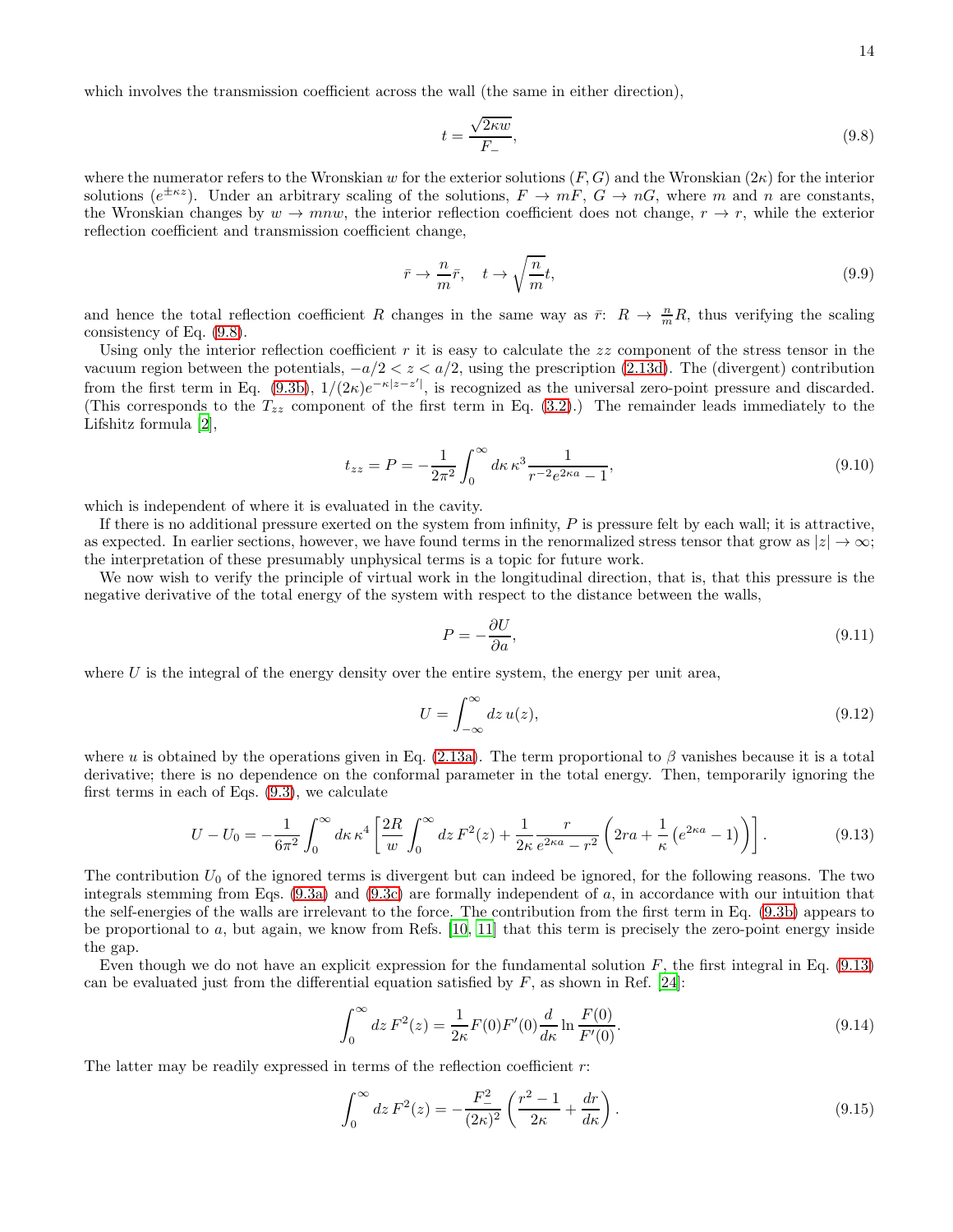When this is substituted into Eq.  $(9.13)$ , and terms independent of a omitted, we obtain

$$
U \to -\frac{1}{12\pi^2} \int_0^\infty d\kappa \,\kappa^3 \frac{1}{e^{2\kappa a} - r^2} \left[ -2r \frac{dr}{d\kappa} + 2r^2 a \right] = \frac{1}{4\pi^2} \int_0^\infty d\kappa \,\kappa^2 \ln\left(1 - r^2 e^{-2\kappa a}\right),\tag{9.16}
$$

where the last step involves integration by parts. Evidently, differentiating this with respect to  $-a$  yields the pressure  $(9.10)$ , that is, Eq.  $(9.11)$  is satisfied.

As noted at the beginning, the Green's function is invariant under the substitution  $G \to G + pF$ , where p is independent of z. Here  $p$  is not allowed to depend on the separation between the walls. Such a substitution does not change the Wronskian or the transmission coefficient, and changes the reflection coefficient by a constant,  $R \to R - p$ . Therefore, the energy [\(9.13\)](#page-13-1) changes only by a constant, and the Casimir pressure on one wall is unchanged.

## X. CONCLUSION

We have in this paper significantly extended the analysis given in Ref. [\[10\]](#page-18-8). We now have extracted all the divergences corresponding to the soft-wall potential, and have computed the energy density and stress tensor within as well as outside the region of the potential, for the case of linear and quadratic potentials. The renormalized energy density exhibits divergences as the boundary is approached, just as it does in the case of a Dirichlet wall, but much weaker; these divergences are the same (up to a sign) on both sides of the wall. The fact that the surface divergences are proportional to  $\xi - \frac{1}{6}$  indicates the irrelevance of these terms, since the total energy must be independent of the conformal parameter. However, before we can ascribe a finite self-energy to this configuration, we must recognize that terms in the energy density that grow with the distance into the wall require physical interpretation. It may be that the only physically unambiguously observable consequence is the force between two soft walls, which we calculated in the last section of this paper.

In future work, we hope to further understand the meaning of the energy density, total energy, and stress in these configurations. We hope to make progress in solving the problem for general  $\alpha$ : In particular the limit of  $\alpha \to \infty$ would be of great interest to study, because that limit would correspond to the appearance of a hard Dirichlet wall at  $z = 1$ . (The emergence of this preferred length scale in a seemingly scale-invariant problem is related to the coupling constant that we have suppressed, as explained in Ref. [\[9\]](#page-18-7).) As  $\alpha$  grows, the WKB approximation becomes increasingly unsuited to the region of small  $\kappa$  and  $z$ , and hence it will be necessary to bring in approximations at small  $\kappa$ , completing the program of Ref. [\[11\]](#page-18-9). Accurate treatment of the contributions to the energy density from small  $\kappa$  should clarify and remedy the deficiencies in the analysis offered in Appendix [B.](#page-15-0)

#### Acknowledgments

The work of KAM was supported in part by a grant from the Julian Schwinger Foundation. We thank Li Yang, Alex Mau, and Jacob Tice for collaborative assistance, and Steve Christensen, Itay Griniasty, and Ulf Leonhardt for helpful conversations.

## <span id="page-14-0"></span>Appendix A: WKB approximation

In the text we are considering approximate solutions to the problem

$$
y''(z) = Q(z)y(z), \quad Q(z) = \kappa^2 + v(z), \tag{A1}
$$

with Q positive and large. The effective expansion parameter, therefore, multiplies Q as a whole; one can write  $\epsilon^2 y'' = Qy, \epsilon \to 0.$  (In quantum mechanics  $\epsilon$  is identified with Planck's constant.) We suppress  $\epsilon$  (take it equal to 1) in the detailed formulas.

The WKB approximation is constructed to high order in [\[18\]](#page-18-15) in terms of local functionals of Q, which we denote  $q_n$ , for each nonnegative integer *n*:

$$
y(z) \sim \exp\left[\epsilon^{-1} \sum_{n=0}^{\infty} (\pm) \int^{z} \epsilon^{n} q_n(t) dt\right].
$$
 (A2)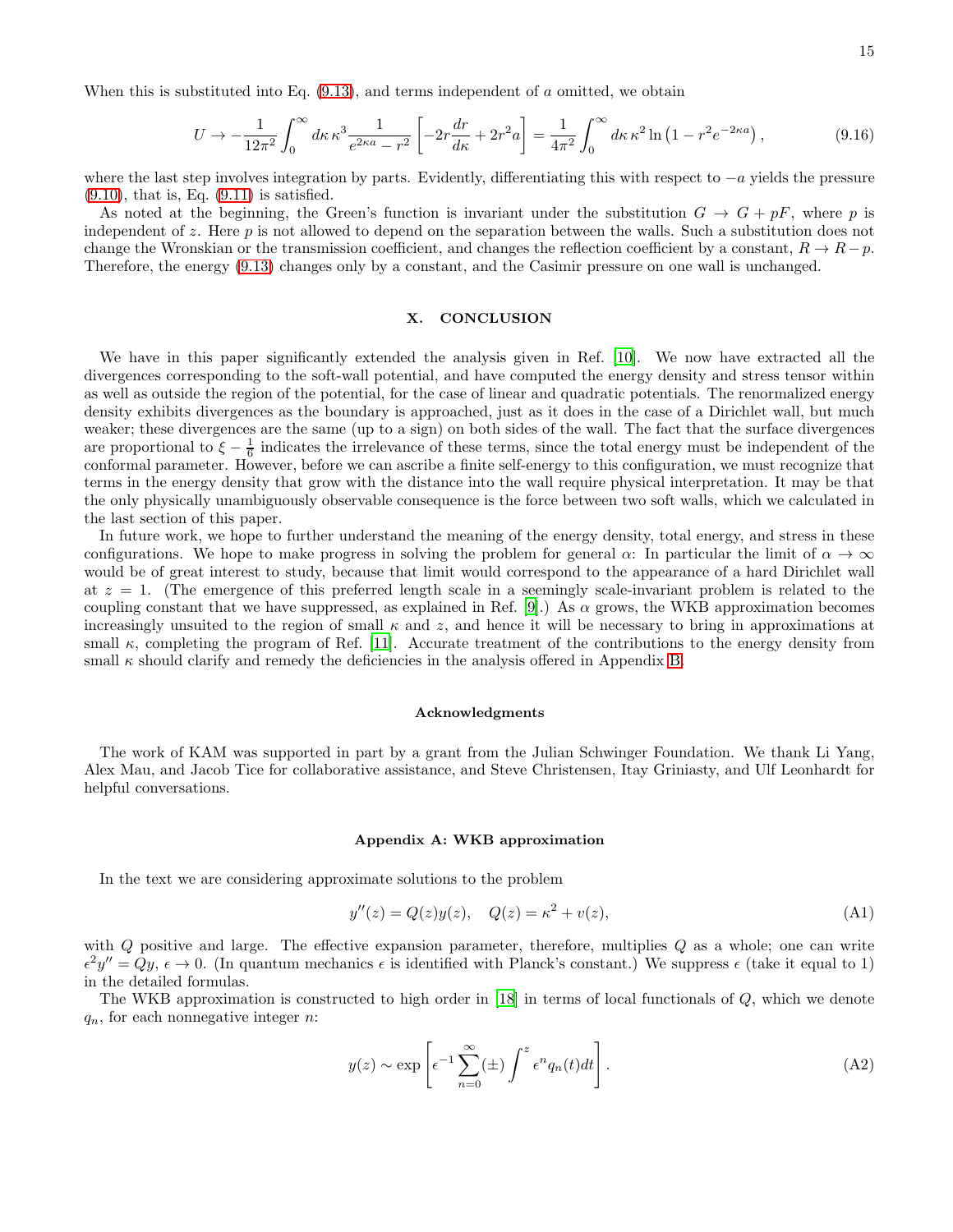Fröman [\[25\]](#page-19-1) noted that the odd-order terms can be resummed into the prefactor:

<span id="page-15-3"></span>
$$
y(z) \sim \frac{1}{\sqrt{q_0(z) + q_2(z) + q_4(z) + \dots}} e^{\pm \int^z dt [q_0(t) + q_2(t) + q_4(t) + \dots]},
$$
\n(A3)

where  $q_n$  is accompanied by  $\epsilon^{n-1}$  in the exponent and by  $\epsilon^n$  in the prefactor. The first three even-order WKB integrands are (in the notation of Bender and Orszag [\[18\]](#page-18-15))

<span id="page-15-4"></span>
$$
q_0(t) = Q^{1/2}(t), \tag{A4a}
$$

$$
q_2(t) = \frac{Q''(t)}{8Q^{3/2}(t)} - \frac{5}{32} \frac{Q'^2}{Q^{5/2}(t)},\tag{A4b}
$$

$$
q_4(t) = \frac{Q^{(4)}(t)}{32Q^{5/2}(t)} - \frac{7}{32} \frac{Q'(t)Q'''(t)}{Q^{7/2}(t)} - \frac{19}{128} \frac{Q''^2(t)}{Q^{7/2}(t)} + \frac{221}{256} \frac{Q''(t)Q'^2(t)}{Q^{9/2}(t)} - \frac{1105}{2048} \frac{Q'^4(t)}{Q^{11/2}(t)}.
$$
 (A4c)

(In Ref. [\[25\]](#page-19-1), Q is called  $Q^2$ .) In the Fröman approximation of order  $2n$ , the exponential sum terminates with  $q_{2n}$ and the prefactor sum terminates with  $q_{2n-2}$ . In the approximation of order  $2n + 1$ , both series extend through  $q_{2n}$ .

When these successive WKB approximants are used in computing the first term in the diagonal Green's function  $(2.10)$ , orders  $2n$  and  $2n + 1$  give identical results for the particular combination that is relevant,

$$
\frac{F(z)G(z)}{w} = \left(\frac{G'(z)}{G(z)} - \frac{F'(z)}{F(z)}\right)^{-1} \sim \frac{1}{2} \frac{1}{q_0 + q_2 + q_4 + \dots}.
$$
\n(A5)

(Recall that  $F$  is the solution which vanishes exponentially at positive infinity, so  $G$  must be dominated by the exponentially growing solution.) Continuing to expand in powers of  $\epsilon$ :

<span id="page-15-2"></span>
$$
\frac{FG}{w}(z) \sim \frac{1}{2q_0(z)} \left( 1 - \frac{q_2(z)}{q_0(z)} + \left[ \left( \frac{q_2(z)}{q_0(z)} \right)^2 - \frac{q_4(z)}{q_0(z)} \right] + O(\epsilon^6) \right). \tag{A6}
$$

The zeroth order WKB term yields the first term displayed in Eq. [\(3.1\)](#page-3-2), while the 2nd and 3rd terms there result from the second-order term in Eq. [\(A6\)](#page-15-2). The two terms in the square brackets in Eq. [\(A6\)](#page-15-2) give the 4th-order contribution to the coincident Green's function,

$$
g^{(4)}(z,z) = \frac{1}{2\sqrt{Q}} \left( -\frac{1}{32} \frac{v^{(4)}}{Q^3} + \frac{7}{32} \frac{v'v'''}{Q^4} + \frac{21}{128} \frac{v''^2}{Q^4} - \frac{231}{256} \frac{v''v'^2}{Q^5} + \frac{1155}{2048} \frac{v'^4}{Q^6} \right). \tag{A7}
$$

Note that an expansion in  $\epsilon$  is not quite the same thing as one in  $1/\kappa$ . Including enough WKB terms is sufficient but not necessary to obtain a certain order in  $\kappa$ . Thus in Eq. [\(3.1\)](#page-3-2) the second term was necessary to capture all divergences [\[10\]](#page-18-8), whereas the third term was not but is needed to capture the correct WKB behavior at large z.

To compute all the components of the stress tensor, we have to expand  $I[g]$  out to order  $\delta^2$ . The corresponding terms are

<span id="page-15-1"></span>
$$
4\pi^2 I[g^{(0)}] = \frac{1}{\delta^2} + \frac{v}{2} \left( \ln \frac{\sqrt{v} \delta}{2} + \gamma - \frac{1}{2} \right) + \frac{v^2 \delta^2}{16} \left( \ln \frac{\sqrt{v} \delta}{2} + \gamma - \frac{5}{4} \right), \tag{A8a}
$$

$$
4\pi^2 I[g^{(2)}] = \frac{1}{24} \left( -\frac{v''}{v} + \frac{1}{2} \frac{v'^2}{v^2} \right) - \frac{v'' \delta^2}{48} \left( \ln \frac{\sqrt{v} \delta}{2} + \gamma - \frac{1}{2} \right) - \frac{\delta^2}{192} \frac{v'^2}{v},\tag{A8b}
$$

$$
4\pi^{2}I[g^{(4)}] = -\frac{1}{240}\frac{v^{(4)}}{v^{2}} + \frac{1}{60}\frac{v'v''}{v^{3}} + \frac{1}{80}\frac{v''^{2}}{v^{3}} - \frac{11}{240}\frac{v'^{2}v''}{v^{4}} + \frac{1}{48}\frac{v'^{4}}{v^{5}} + \frac{1}{68}\frac{v'^{4}}{v^{5}} + \delta^{2}\left[\frac{1}{960}\frac{v^{(4)}}{v} - \frac{1}{480}\frac{v'v'''}{v^{2}} - \frac{1}{640}\frac{v''^{2}}{v^{2}} + \frac{11}{2880}\frac{v''v'^{2}}{v^{3}} - \frac{1}{768}\frac{v'^{4}}{v^{4}}\right].
$$
\n(A8c)

#### <span id="page-15-0"></span>Appendix B: "Surface" divergence

Here we examine the behavior of the energy as the boundary at  $z = 0$  is approached from above. We confine attention to the cases of interest in this paper,  $\alpha = 1$  and 2, and to the contribution from the WKB region of the Euclideanized spectrum, which appears to be the most important one.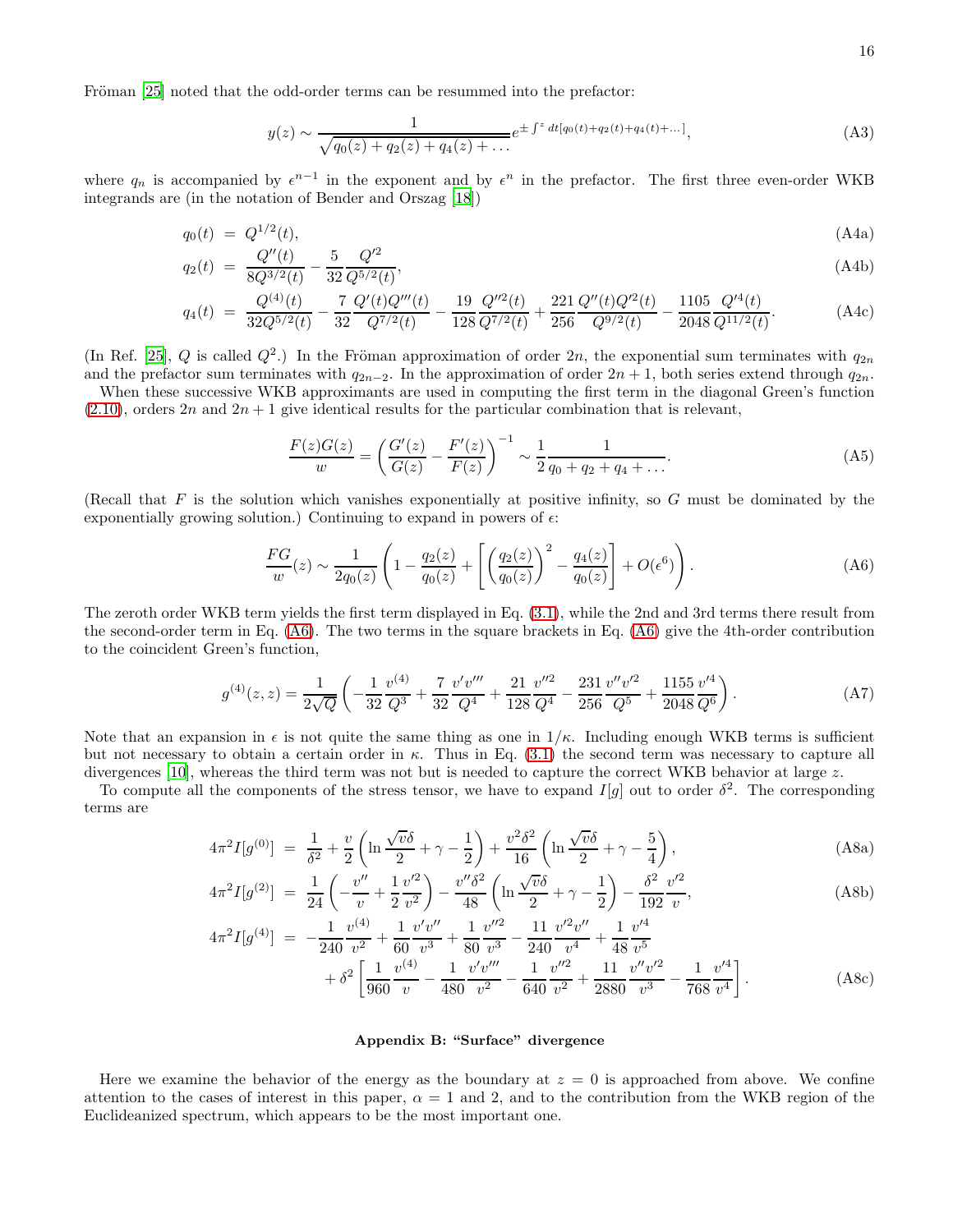Recall that the Green's function has the construction [see Eqs.  $(2.10)$ – $(2.12)$  and  $(9.4)$ ]

<span id="page-16-0"></span>
$$
z, z' > 0: \quad g(z, z') = \frac{1}{w} F(z) G(z) - \frac{G}{F_{-}} \frac{1}{w} F(z) F(z'), \tag{B1a}
$$

$$
z, z' < 0: \quad g(z, z') \ = \ \frac{1}{2\kappa} e^{-\kappa(z_>-z_<)} + \frac{F_+}{F_-} \frac{1}{2\kappa} e^{\kappa(z+z')}.\tag{B1b}
$$

When  $z' = z > 0$ , we introduce a short notation for the two terms in Eq. [\(B1a\)](#page-16-0),

<span id="page-16-5"></span>
$$
g_{FG} = \frac{1}{w} F(z) G(z), \qquad g_{FF} = -\frac{1}{w} \frac{G}{F_{-}} F(z)^{2}.
$$
 (B2)

In the case  $\alpha = 1$  (the linear wall), the exponentially decreasing solution F can be chosen as  $Ai(\kappa^2 + z)$ , and the independent solution G can be chosen as  $Bi(\kappa^2 + z)$ .

In Secs. [III](#page-3-0) and [VI](#page-7-0) we used the WKB approximation only on the first term in Eq. [\(B1a\)](#page-16-0). As we have seen, although it captures the correct behavior for large  $\kappa$ , this procedure generates spurious singularities for z near the boundary, presumably stemming from the inadequacy of the WKB approximation at small  $\kappa$  and the neglect of the second term,  $g_{FF}$ . We argue that this first term is, in fact, not relevant to the question of "surface divergences". The corresponding energy density is given by

$$
u_{FG} = \left(\frac{\partial^2}{\partial \tau^2} - \beta \frac{\partial^2}{\partial z^2}\right) I[g_{FG}].
$$
 (B3)

For  $\alpha = 1$ , the explicit form of  $g_{FG}$  appears as the first term in Eq. [\(6.4\)](#page-7-6). Use of the asymptotic expansions of the Airy functions for large argument gives, of course, the WKB result [\(6.2\)](#page-7-4). But suppose, on the contrary, that we simply subtract (even at positive  $z$ ) the first term in Eq. [\(B1b\)](#page-16-0), which would produce the free-field zero-point energy. That is, we replace  $g_{FG}$  by  $g_{FG} - 1/(2\kappa)$ . Then one can easily check numerically that  $I[g_{FG} - 1/(2\kappa)]$  has a finite second derivative with respect to  $\tau$  for  $z \to 0$  and a finite second derivative with respect to z at  $z = 0$ . Thus, as expected, no surface divergence originates from this term. (The modifications introduced by renormalization are nonsingular at  $z=0.$ 

On the other hand, the WKB expansion is effective for isolating the small-z behavior of the energy arising from  $g_{FF}$ . This expansion is valid for large  $\kappa$ , even for small z. The asymptotic behaviors of the Airy functions are [\[18\]](#page-18-15)

<span id="page-16-3"></span>
$$
\text{Ai}(z) \sim \frac{1}{2\sqrt{\pi}} z^{-1/4} e^{-2z^{3/2}/3} \left( 1 - c_1 z^{-3/2} + O(z^{-3}) \right),\tag{B4a}
$$

$$
\text{Bi}(z) \sim \frac{1}{\sqrt{\pi}} z^{-1/4} e^{2z^{3/2}/3} \left( 1 + c_1 z^{-3/2} + O(z^{-3}) \right) + O\left(e^{-2z^{3/2}/3}\right),\tag{B4b}
$$

<span id="page-16-1"></span>where  $c_1 = 5/48$ . Extrapolating to  $z = 0$  (and dropping some  $\kappa$ -independent constants), these formulas suggest the initial data

<span id="page-16-2"></span>
$$
F(0) \sim \frac{1}{\sqrt{\kappa}} e^{-\Lambda(\kappa)}, \quad F'(0) \sim -\sqrt{\kappa} \left( 1 + \frac{v'(0)}{4\kappa^3} \right) e^{-\Lambda(\kappa)}, \tag{B5a}
$$

$$
G(0) \sim \frac{1}{\sqrt{\kappa}} e^{\Lambda(\kappa)}, \quad G'(0) \sim \sqrt{\kappa} \left( 1 - \frac{v'(0)}{4\kappa^3} \right) e^{\Lambda(\kappa)}, \tag{B5b}
$$

where  $\Lambda(\kappa) = \frac{2}{3} \kappa^{3/2}$ . We have written Eqs. [\(B5\)](#page-16-1) in a form that identifies them with the first-order WKB formulas [\(A3\)](#page-15-3) and [\(A4a\)](#page-15-4) for a particular choice of normalization, which makes the Wronskian independent of  $\kappa$  ( $w = 2$ , to be precise). This normalization can usefully be copied for dealing with other values of  $\alpha$ . Note that  $\Lambda \to \infty$  as  $\kappa \to \infty$ . Validity of Eq. [\(B5b\)](#page-16-2) requires that  $\kappa$  be sufficiently large that both (a) the WKB approximation is accurate and (b) the recessive term in Eq. [\(B4b\)](#page-16-3) is negligible. From Eqs. [\(B5\)](#page-16-1) it follows that

<span id="page-16-6"></span>
$$
\frac{G_{-}}{F_{-}} = \frac{\kappa \text{Bi}(\kappa^2) - \text{Bi}'(\kappa^2)}{\kappa \text{Ai}(\kappa^2) - \text{Ai}'(\kappa^2)} \sim \frac{1}{4\kappa^3} e^{4\kappa^3/3},\tag{B6}
$$

 $(c_1$  having cancelled), and hence

<span id="page-16-4"></span>
$$
g_{FF} \sim -\frac{1}{16} \frac{v'(0)}{\kappa^4} e^{-2\kappa z}.
$$
 (B7)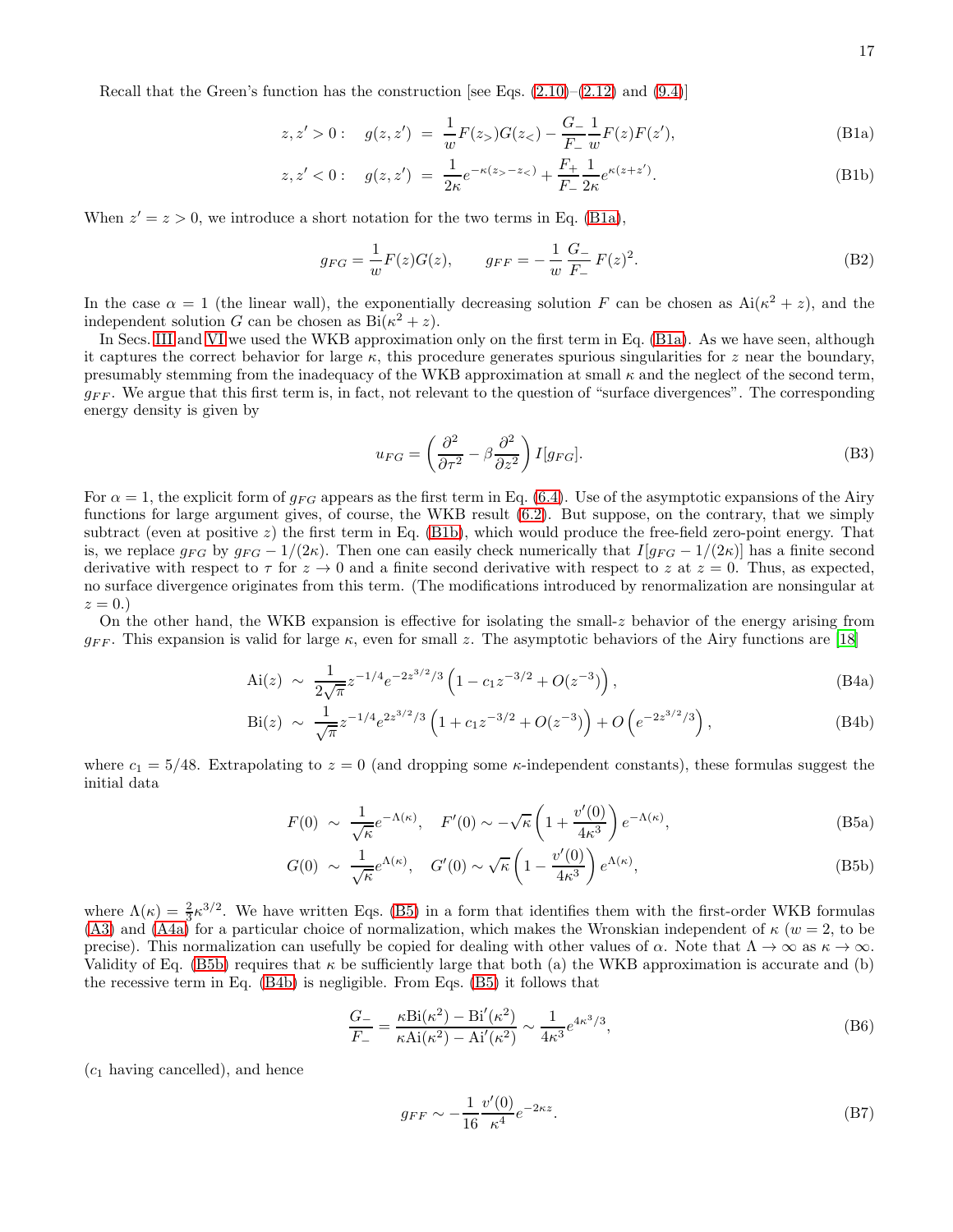The resulting term in  $u$  diverges at the boundary,

<span id="page-17-3"></span>
$$
\alpha = 1: \quad u_{\text{surf}} = \frac{1 + 12\beta}{192\pi^2 z},
$$
\n(B8)

as reported in Eq. [\(6.7\)](#page-8-1) and numerically validated in Fig. [2](#page-8-2) . (This calculation extrapolates the integrand [\(B7\)](#page-16-4) down to  $\kappa = 0$ . In principle we know how to improve it by the method of Ref. [\[11\]](#page-18-9).)

It is now incumbent upon us to investigate in what way this result is dependent upon the "handbook" basis choice, {Ai, Bi}. As we have stressed repeatedly (Refs. [\[10,](#page-18-8) [11\]](#page-18-9), and the body of this paper), the Green's function must not change under rescalings  $F \to mF$ ,  $G \to nG$ , nor under a replacement  $G \to G + pF$ , where m, n, and p may depend on  $\kappa$ . The rescalings are trivially taken care of by the Wronskian factors w in Eq. [\(B2\)](#page-16-5), so long as one has resisted the temptation to replace w by its value in some particular basis. The  $p$  replacement is more subtle, however; although q of course remains unchanged, its division into the two terms of Eq.  $(B2)$  does not. In particular, one might choose G so that  $G_-\,$  is identically 0. (This is the case for the solution called H in Ref. [\[11\]](#page-18-9).) Then  $q_{FF} = 0$ , and u must come entirely from  $g_{FG}$ . Thus our attribution of the surface energy to the second term of the Green's function cannot be valid in complete generality. What is going on here? Let us return to Eq. [\(B6\)](#page-16-6) and consider replacing Bi by  $Bi +p Ai$ . One sees that any admixture of Ai will give an exponentially subdominant contribution, unless  $p(\kappa)$  contains a correspondingly large exponential factor. This suggests that our calculation captures the truth for any "natural" basis choice, one not involving such an exponential fine tuning. One can easily see that the preferred solution called G in Ref. [\[11\]](#page-18-9) (characterized by  $G(0) = 0$ ) is proportional to Bi +p Ai with  $p = -2e^{4\kappa^3/3}(1 + 2c_1\kappa^{-3} + \cdots)$ . For H, the other preferred solution in Ref. [\[11\]](#page-18-9), the calculation is more complicated, but again p will equal  $e^{4\kappa^3/3}$  times a weakly (algebraically) varying function of κ. Such basis solutions, however natural for our problem, must be regarded as rare.

Note that a small admixture of Ai will not change the initial data [\(B5b\)](#page-16-2) significantly. In fact, there is no reason to expect that Bi satisfies Eq. [\(B5b\)](#page-16-2) or any higher-order improvement of it exactly [equivalently, that the recessive term in [\(B4b\)](#page-16-3) is exactly zero]. It is therefore legitimate to challenge the numerical verification that  $g_{FG}$  yields no surface divergence at all; more likely, one is present but with such a tiny coefficient that it did not show up in the finite-precision numerical investigation.

Can these considerations be carried over to larger  $\alpha$ ? Since then  $v'(0) = 0$ , Eqs. [\(B5\)](#page-16-1) lead to trivial results and must be replaced by higher-order approximations. For the quadratic wall we go out to third WKB order [in the sense of Appendix A — that is, keeping  $q_2$  in both the exponent and the prefactor of Eq. [\(A3\)](#page-15-3)] and obtain from Eqs.  $(A3)–(A4b)$  $(A3)–(A4b)$  $(A3)–(A4b)$ 

<span id="page-17-1"></span>
$$
F(0) \sim \left(\kappa + \frac{1}{4\kappa^3}\right)^{-1/2} e^{-\Lambda(\kappa)}, \quad F'(0) \sim -\left(\kappa + \frac{1}{4\kappa^3}\right)^{1/2} e^{-\Lambda(\kappa)},\tag{B9a}
$$

$$
G(0) \sim \left(\kappa + \frac{1}{4\kappa^3}\right)^{-1/2} e^{\Lambda(\kappa)}, \quad G'(0) \sim \left(\kappa + \frac{1}{4\kappa^3}\right)^{1/2} e^{\Lambda(\kappa)}.
$$
 (B9b)

Here Eq. [\(B9a\)](#page-17-1) is ineluctable, but Eq. [\(B9b\)](#page-17-1) incorporates the tacit assumption that G is a "natural" basis solution without a large recessive component, so that the surface divergence will come entirely from  $g_{FF}$ . [If the recessive term in G is significant at large  $\kappa$ , then (a) it may make a surface-divergent contribution to the  $g_{FG}$  term and (b) it may cause a compensating change in the  $g_{FF}$  term through the factor  $G_$ . These two effects must cancel when the two terms are known exactly, since the full answer must be independent of the basis choice.] Now for large  $\kappa$ 

$$
F(0) - \frac{1}{\kappa} F'(0) \sim \frac{2}{\sqrt{\kappa}} e^{-\Lambda(\kappa)}, \quad G(0) - \frac{1}{\kappa} G'(0) \sim -\frac{1}{4} \frac{1}{\kappa^{9/2}} e^{\Lambda(\kappa)}, \tag{B10}
$$

and hence

<span id="page-17-0"></span>
$$
g_{FF} \sim \frac{1}{16} \frac{1}{\kappa^5} e^{-2\kappa z}.\tag{B11}
$$

In this case the resulting integral for u diverges at the lower limit,  $\kappa = 0$ , so as in Ref. [\[10\]](#page-18-8) it must be cut off at, say,  $\kappa = 1$ , yielding

<span id="page-17-2"></span>
$$
\alpha = 2: \quad u_{\text{surf}} = -\frac{1 + 12\beta}{96\pi^2} \Gamma(0, 2z). \tag{B12}
$$

The ambiguity in this infrared cutoff (which would not be necessary at all in a more accurate treatment of small  $\kappa$ [\[11\]](#page-18-9)) can be absorbed into the logarithmic ambiguity  $\mu$  from the (ultraviolet) renormalization. As reported in Sec. [VII,](#page-9-0)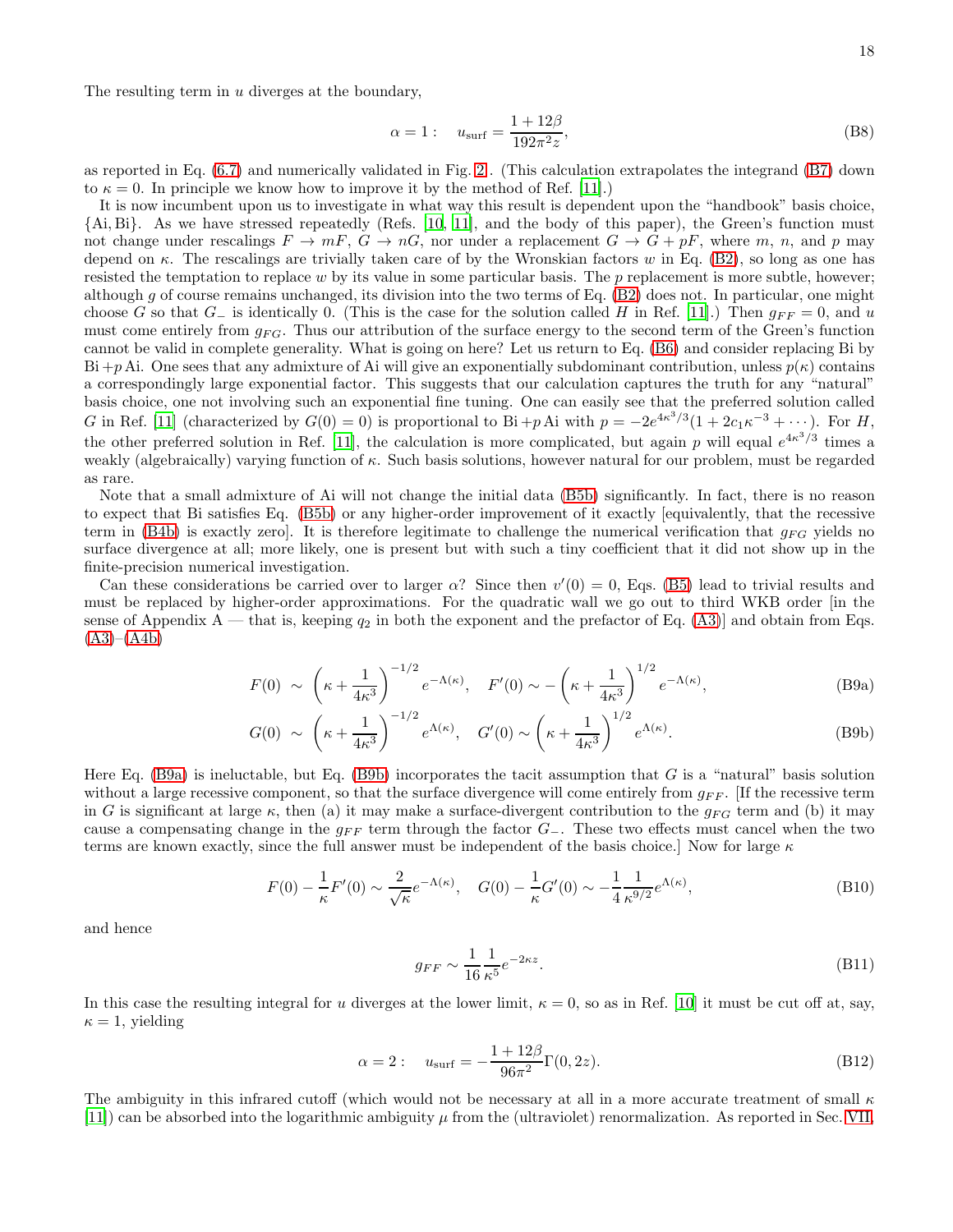Furthermore, both Eq. [\(B8\)](#page-17-3) and Eq. [\(B12\)](#page-17-2) match the calculations in Ref. [\[10\]](#page-18-8) for the exterior region, strengthening our confidence that the nonrigorous argument in this appendix reflects reality. More precisely, result [\(B12\)](#page-17-2) is exactly the negative of the density found on the other side of the wall in Ref. [\[10](#page-18-8)], with  $z \to |z|$ , while result [\(B8\)](#page-17-3) is the same as in Ref. [\[10\]](#page-18-8), including the sign.

The argument shows that there is no surface divergence for  $T_{zz}$ , because in a term proportional to  $e^{-2\kappa z}$ , in the construction [\(2.13d\)](#page-3-3) the leading powers of  $\kappa$  cancel and leave a positive power of z:

$$
T_{zz} \sim -z^{\alpha} I[g_{F^2}].
$$
\n(B13)

- <span id="page-18-0"></span>[1] H. B. G. Casimir. "On the Attraction Between Two Perfectly Conducting Plates," Kon. Ned. Akad. Wetensch. Proc. 51, 793 (1948).
- <span id="page-18-1"></span>[2] E. M. Lifshitz, "The theory of molecular attractive forces between solids," Sov. Phys. JETP 2, 73 (1956).
- <span id="page-18-2"></span>[3] I. D. Dzyaloshinskii, E. M. Lifshitz, and L. P. Pitaevskii, "General theory of van der Waals forces," Usp. Fiz. Nauk, 73, 381 (1961) [English transl.: Sov. Phys. Usp. 4, 153 (1961)].
- <span id="page-18-3"></span>[4] C. Xiong, T. W. Kelsey, S. A. Linton and U. Leonhardt, "Casimir forces for inhomogeneous planar media," J. Phys. Conf. Ser. 410, 012165 (2013). doi:10.1088/1742-6596/410/1/012165
- <span id="page-18-4"></span>[5] U. Leonhardt and W. M. R. Simpson, "Exact solution for the Casimir stress in a spherically symmetric medium," Phys. Rev. D 84, 081701 (2011). doi:10.1103/PhysRevD.84.081701
- [6] N. Graham, M. Quandt and H. Weigel, "Attractive Electromagnetic Casimir Stress on a Spherical Dielectric Shell," Phys. Lett. B 726, 846 (2013) doi:10.1016/j.physletb.2013.09.025 [\[arXiv:1305.5144](http://arxiv.org/abs/1305.5144) [hep-th]].
- <span id="page-18-5"></span>[7] M. Beauregard, M. Bordag and K. Kirsten, "Casimir energies in spherically symmetric background potentials revisited," J. Phys. A 48, 095401 (2015) doi:10.1088/1751-8113/48/9/095401 [\[arXiv:1410.5869](http://arxiv.org/abs/1410.5869) [hep-th]].
- <span id="page-18-6"></span>[8] D. Dalvit, P. Milonni, D. Roberts, and F. da Rosa, eds., Casimir Physics, Lecture Notes in Physics No. 834 (Springer, 2011).
- <span id="page-18-7"></span>[9] J. D. Bouas, S. A. Fulling, F. D. Mera, K. Thapa, C. S. Trendafilova and J. Wagner, "Investigating the Spectral Geometry of a Soft Wall," Spectral Geometry, ed. by A. H. Barnett et al., Proc. Symp. Pure Math. No. 84, 139–159 (2012) [\[arXiv:1106.1162](http://arxiv.org/abs/1106.1162) [quant-ph]].
- <span id="page-18-8"></span>[10] K. A. Milton, "Hard and Soft Walls," Phys. Rev. D **84**, 065028 (2011).
- <span id="page-18-9"></span>[11] S. W. Murray, C. M. Whisler, S. A. Fulling, J. Wagner, F. D. Mera, and H. B. Carter, "Vacuum energy density and pressure near a soft wall," [arXiv:1512.09121.](http://arxiv.org/abs/1512.09121)
- <span id="page-18-10"></span>[12] F. D. Mazzitelli, J. P. Nery and A. Satz, "Boundary divergences in vacuum self-energies and quantum field theory in curved spacetime," Phys. Rev. D 84, 125008 (2011) doi:10.1103/PhysRevD.84.125008 [\[arXiv:1110.3554](http://arxiv.org/abs/1110.3554) [hep-th]].
- <span id="page-18-11"></span>[13] S. A. Fulling, K. A. Milton and J. Wagner, "Energy density and pressure in power-wall models," Int. J. Mod. Phys. A 27, 1260009 (2012) [Int. J. Mod. Phys. Conf. Ser. 14, 115 (2012)]. doi:10.1142/S2010194512007271, 10.1142/S0217751X12600093
- <span id="page-18-12"></span>[14] R. M. Wald, "Trace anomaly of a conformally invariant quantum field theory in curved spacetime," Phys. Rev. D 17, 1477–1484 (1978).
- <span id="page-18-13"></span>[15] S. M. Christensen, "Vacuum Expectation Value of the Stress Tensor in an Arbitrary Curved Background: The Covariant Point Separation Method," Phys. Rev. D 14, 2490 (1976). doi:10.1103/PhysRevD.14.2490
- [16] T. S. Bunch, "Calculation of the Renormalized Quantum Stress Tensor by Adiabatic Regularization in Two-Dimensional and Four-Dimensional Robertson-Walker Space-Times," J. Phys. A 11, 603 (1978). doi:10.1088/0305-4470/11/3/021
- <span id="page-18-14"></span>[17] S. L. Adler, J. Lieberman, and Y. J. Ng, "Regularization of the stress-energy tensor for vector and scalar particles propagating in a general background metric," Ann. Phys. (N.Y.) 106, 279–321 (1977).
- <span id="page-18-15"></span>[18] C. M. Bender and S. A. Orszag, Advanced Mathematical Methods for Scientists and Engineers (Springer, 1999).
- <span id="page-18-16"></span>[19] S. L. Adler and J. Lieberman, "Trace anomaly of the stress-energy tensor for massive vector particles propagating in a general background metric," Ann. Phys. (N.Y.) 113, 294–303 (1978).
- <span id="page-18-17"></span>[20] S. M. Christensen, "Regularization, renormalization and covariant geodesic point separation, Phys. Rev. D 17, 946–963 (1978).
- <span id="page-18-18"></span>[21] V. Moretti, "One loop stress tensor renormalization in curved background: The relation between zeta function and point splitting approaches, and an improved point splitting procedure," J. Math. Phys. 40, 3843 (1999) doi:10.1063/1.532929  $[\text{gr-qc}/9809006]$ .
- <span id="page-18-19"></span>[22] P. B. Gilkey, Invariance Theory, the Heat Equation, and the Atiyah–Singer Index Theorem (Publish or Perish, Wilmington, 1984).
- <span id="page-18-20"></span>[23] S. A. Fulling, Aspects of Quantum Field Theory in Curved Space-Time (Cambridge U. P., 1989).